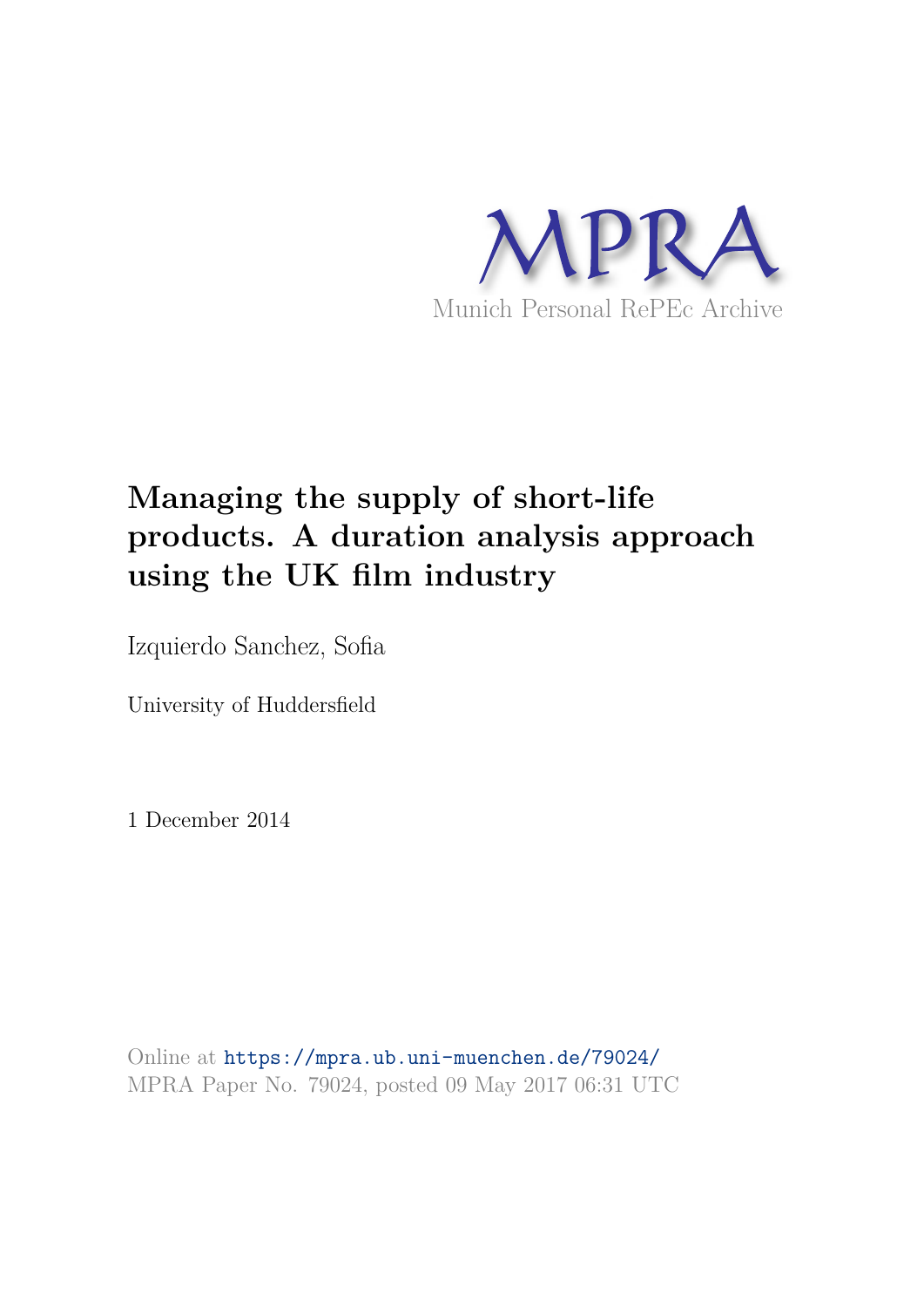# **Managing the supply of short-life products. A duration analysis approach using the UK film industry**

Sofia Izquierdo-Sanchez

Department of Accountancy, Finance, and Economics. Research Centre for Productivity Improvement (rcpi). University of Huddersfield. HD1 3DH.

## **Abstract**

Movies are uncertain products. Nobody knows much about them prior to their screening and their attempt to survive in the risky motion picture market week by week. This paper studies short-life products using the UK film industry as an example, with a larger database than employed previously, including high and low-budget films. Two effects not previously taken into account in the empirical literature are considered: cross-subsidisation and opportunity cost. Using a clog-log methodology and a sample of 552 films released in the UK, the empirical results highlight the importance of the distributor's strategy and word-of-mouth for success in experience goods industries.

*Keywords*: short-life products; film industry; clog-log distribution; duration analysis

*JEL classification*: L21; D83

## **1 Introduction**

 $\overline{a}$ 

Every week in the UK film industry more than 15 new films are released, and consumers can choose from more than 50 films to watch at the cinema, determining whether a film is sufficiently worthy to stay on screens for one more week. From the moment a film is released in theatres, its short life comprises of a competition for audience and box office revenues against films shown concurrently in cinemas. It is a hard competition for survival to stay on screens one more week in a market where box office revenues are mainly dominated by a few blockbusters, and where nobody knows anything about a film prior to watching  $it<sup>1</sup>$  (De Vany

 $*$  Tel.: +44 (0) 1484 47 3018. E-mail: [s.izquierdo-sanchez@hud.ac.uk](mailto:s.izquierdo-sanchez@hud.ac.uk)

<sup>&</sup>lt;sup>+</sup> I wish to thank Robert Simmons, Caroline Elliott, Colin Green, Maria Navarro Paniagua, Maurizzio Zanardi, Dakshina Da Silva, Bernd Frick and all the comments this paper received when it was presented in conferences. Any errors of course remain the responsibility of the author.

<sup>&</sup>lt;sup>1</sup> Some films are released in the US earlier than in the UK, so in the case of the UK film industry potential viewers already have information about some of the films.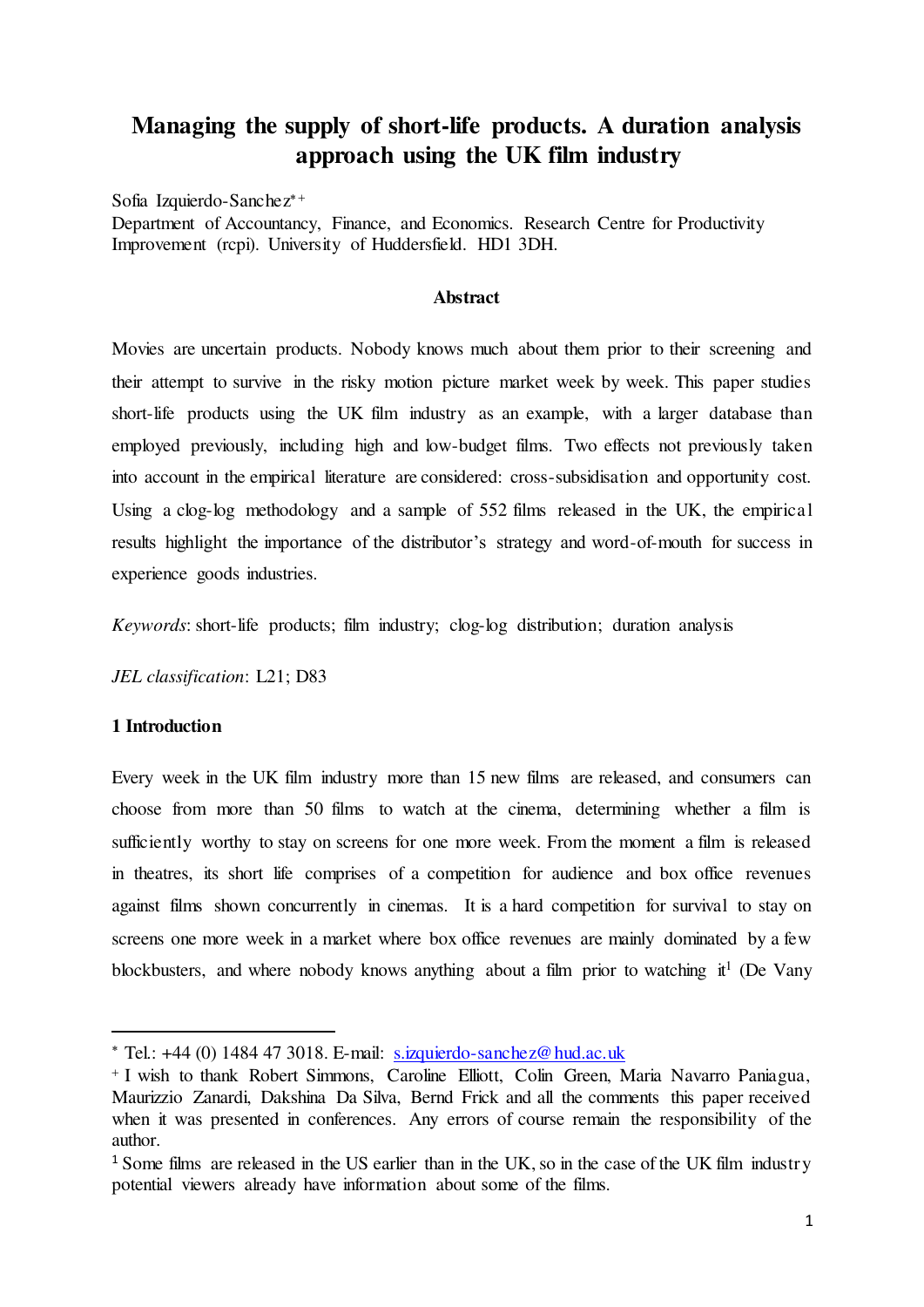and Walls, 1999). Some films manage to stay in theatres for several weeks, while others seemingly leave the screens quite soon. This article studies the supply side of competition in experience goods markets, using the UK film industry as an example.

Some products released in the market are short-life products that meet the characteristics of event data and a day by day fight to survive in the market until they disappear. These products start by having high, rapidly growing sales, following a consistent pattern of strong growth during a certain period of time, which then reverses and starts to decline until the product is out of the market, giving way to new products (Golder and Tellis, 2004); this process can last for years, months, or weeks and is applicable to films. Films are uncertain products, with only partial information available about them prior to their release in cinemas. The special characteristics of films<sup>2</sup> is that their life is very short compared to other types of products; i.e. films' sales grow and decline very quickly, and distributors have to know how to react quickly to shocks in demand. This underscores the importance of studying the determinants of films' life on screens. These determinants have already been researched in several studies, mostly in the US (De Vany and Walls, 1997 and 1999; Deuchart et al., 2005; Nelson et al., 2001; Prag and Cassavant, 1994; Smith and Smith, 1986).

Most of these studies focus on successful films released in the US market, trying to predict the probability of a film's success and also whether a film will continue its run the following week. Meanwhile, the current study uses a duration analysis to examine the UK film industry market, considering a wider sample, which includes successful and unsuccessful films, and effects not previously taken into account in the empirical film industry literature, such as the crosssubsidisation between large blockbusters and smaller releases from the same distributor, the opportunity cost of keeping a film on screens given the success of the other concurrently shown films, and the impact of word-of-mouth. This paper also considers an alternative methodology to the one used in most of the US studies. The analysis of duration is important in the film industry, as the decision of producers and theatres to increase or decrease the length of the run is the most common method of adjusting supply to demand, and these decisions have to be made rapidly given the short life of films on screens. However, the conclusions could be extended to other experience goods markets, such as textiles, DVDs, CDs, or restaurants, i.e. goods whose quality cannot be determined prior to purchase (Nelson, 1970).

<sup>&</sup>lt;sup>2</sup> This article only considers films while they are being shown in cinemas; however, other avenues of distribution can also be considered, such as Netflix or DVD.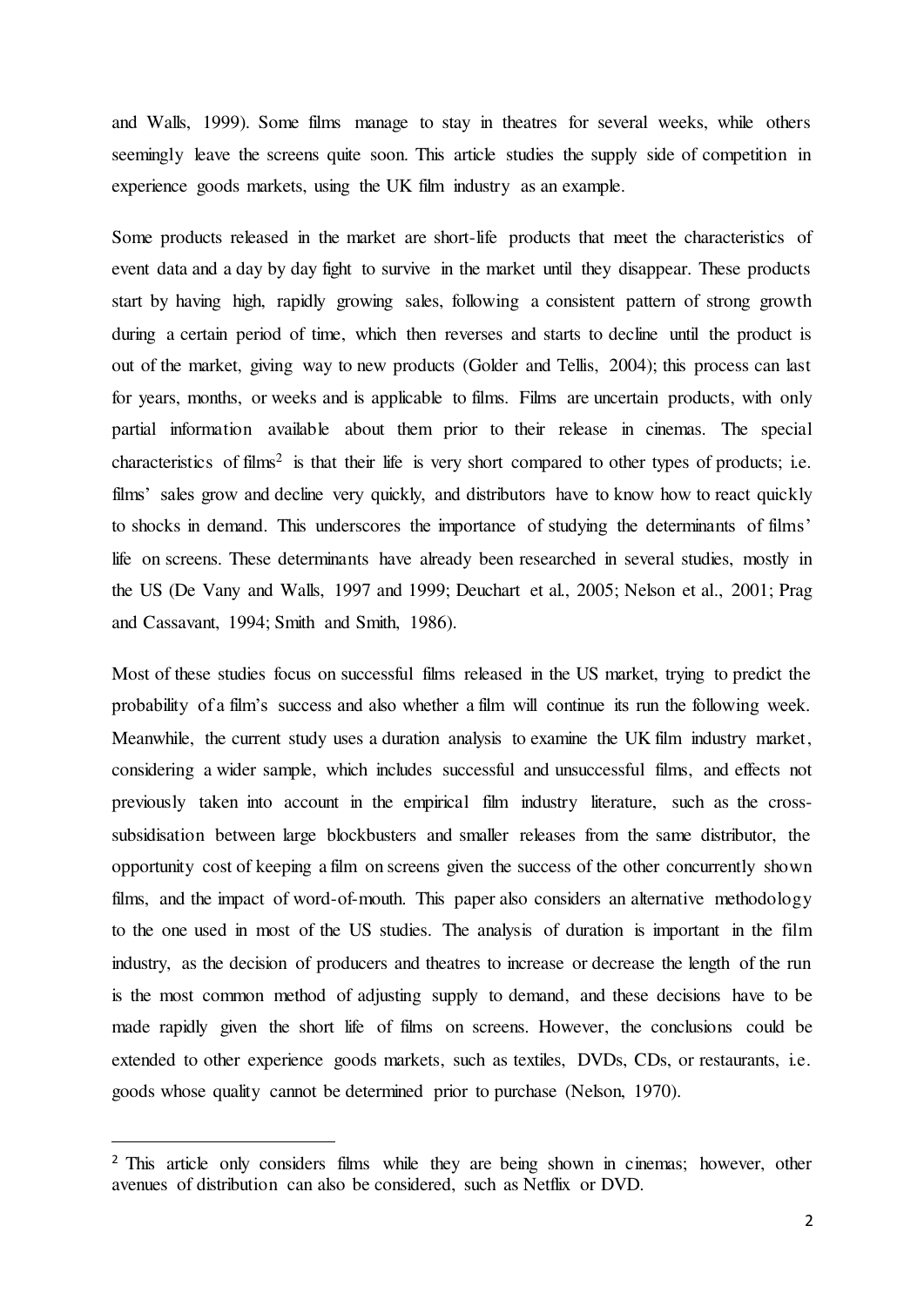The paper is structured as follows: the next Section summarises the related literature; Section 3 briefly explains the UK film industry; Section 4 explains the data and methodology used; Section 5 presents the main results; and conclusions are presented in Section 6.

#### **2 Literature review**

Since 1986, not only have the characteristics of films changed (Smith and Smith, 1986), but consumers' preferences and interests as well. A free and increasingly used marketing tool is word-of-mouth, and, nowadays, internet, newspapers, TV, radio, and social networks allow consumers to spread information more quickly, making it necessary to include additional variables, such as expert critics or word-of-mouth, in the analysis of the determinants of the life of films on screens.

De Vany and Walls (1997) use a sample obtained from Variety of 350 high-grossing films between 1985 and 1986 to study the shape of the hazard rate and survival functions in the film industry. They show that both the hazard rate and survivor functions are time-dependent, and that the information transmission among viewers is via word-of-mouth, finding that, in the case of the film industry, it is appropriate to use a Weibull distribution. Walls (1998) replicated these results for the Hong-Kong market.

The results using this distribution from De Vany and Walls (1997) show that a wide release cannot guarantee high revenues after the early weeks, and that each of the characteristics of a film considered, such as initial number of screens, box office revenues, period of release, rank of the film in a week given by Variety, and number of weeks in the current release period, affect the survival time conditional on the other characteristics. In a later study, De Vany and Walls (1999) use quantile regressions to examine the conditional probability that a film will continue to earn high revenues given past earnings, and show that this probability declines.

In a more recent study, Nelson et al. (2001) illustrate the positive impact of Oscar awards and nominations on survival time using a sample of 131 films between 1978 and 1987, and including only top grossing films. They obtained data from Variety for the top 50 grossing films. First, the authors estimate two different models, where *total number of screens* and *average revenues per screen* are the dependent variables, using a linear and a log-linear functional form, respectively, and consider different variables' specifications and interactions in each one. Secondly, they determine the value of OSCAR awards and nominations to the films' probability of survival and its increase in length of run for one more week. Following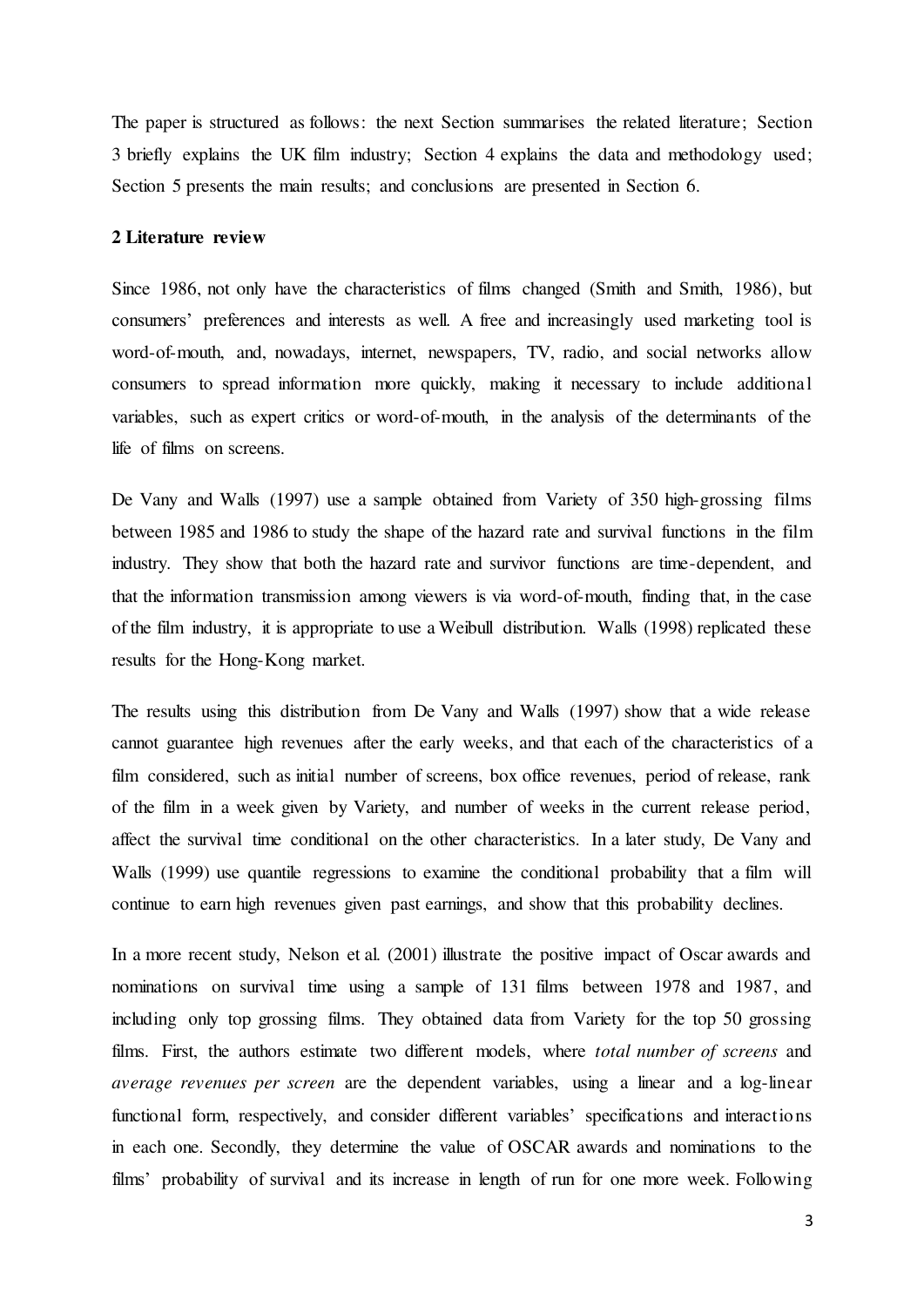De Vany and Walls (1997), they use a Weibull distribution allowing for duration dependence and the incorporation of covariates. They also support the idea of De Vany and Walls (1997) that survival time is strongly related to the number of initial bookings and the month in which a film is released.

Deuchart et al. (2005) argue that Oscar nominations have positive effects on box office revenues, as they can be used as a sign of quality by potential audiences. Replicating the results of Nelson et al. (2001) with recent data, they use a Weibull distribution to examine the time interval from the first week of release until the film is taken out of distribution. The authors use a total sample of 2,244 high-ranked films released in the US from January 1990 to December 2000; the weekly rank of the film was obtained from Variety's database. They conclude that nominations increase the running time of films on screens from the moment they are revealed to viewers, and not just from the time awards are granted, as argued in previous papers.

Finally, Chisholm and Norman (2006) study the probability of a film's exit from the market using a log-logistic and Weibull specification, following Greenstein and Wade (1998). The authors show that the decision to drop a film is mainly affected by its ranking compared to other films showing concurrently at the theatre.

#### **3 The UK film industry market**

Once a film is produced, the distributor chooses the release pattern in order to maximize profits from the film and cover all the production costs. The opening dates are jointly negotiated between distributors and exhibitors, seeking higher demand periods and trying to avoid competing against films that are strong substitutes. According to the early estimates of demand, exhibitors decide on the number of screens and locations of initial theatres, with the maximum initial period for the distributor and exhibitor to contract a film's opening release in the UK being two weeks. Normally, the exhibition license includes a clause that specifies a threshold box office revenue in the early weeks of the contracted run, and that triggers the run to be extended for one more week. Distributors use the information provided by box office reports to adjust the release pattern dynamically so as to match supply to demand.

The UK film industry contributed over £4.6 billion to British GDP in 2011, paid over £1.3 billion to the Exchequer in tax revenues, and supported a total of about 100,000 jobs (Oxford Economics, 2012). It also enhances the economy and Exchequer by promoting British cultural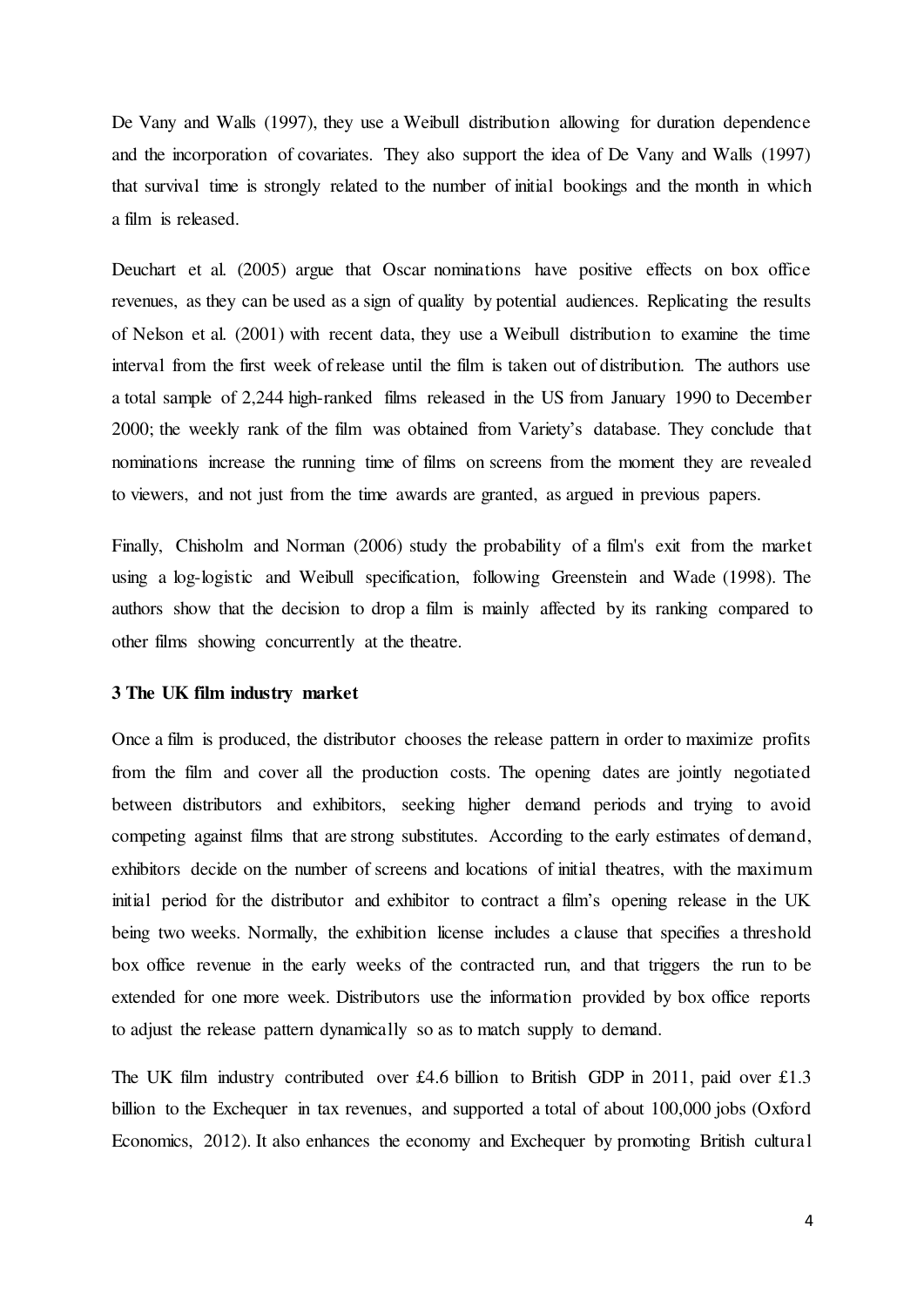life and addressing the social challenges of the 21st century. Table 1 summarizes the contribution to the British economy of the UK film industry in 2009.

|                          | Total contribution to | Total contribution to |                      |
|--------------------------|-----------------------|-----------------------|----------------------|
| Channel of impact        | <b>UK GDP</b> in 2009 | Exchequer revenues in | Employment impact in |
|                          |                       | 2009                  | 2009                 |
| Direct                   | £1,594 million        | £445 million          | 36,000               |
| Multiplier (indirect and |                       |                       |                      |
| induced plus TV)         | £1,714 million        | £425 million          | 36,000               |
| British film box office  |                       |                       |                      |
| effect                   | £59 million           | $£18$ million         | 350                  |
| Tourism                  | $£950$ million        | $£210$ million        | 20,000               |
| Promotion/trade          | $£20$ million         | $£5$ million          | 700                  |
| Merchandising            | £237 million          | £107 million          | 6,600                |
| Total                    | £4.574 million        | £1,210 million        | 99,650               |

Table 1: Summary of the economic contribution of the UK film industry

Source: The Economic Impact of the UK Film Industry. Independent report published by Oxford Economics in 2012. Commissioned by the BFI and Pinewood Shepperton plc, with support from the British Film Commission and Creative England.

Stimulating the demand for the UK film industry is beneficial for the UK economy, especially now that consumer spending has been constrained due to the worldwide economic crisis. Despite the on-going recession, the Oxford Economics 2012 report demonstrates that the UK film industry is thriving. With a significant upward trajectory over the last 20 years, the overall picture of the UK film industry is that of continuing long-term growth. This growth in cinema attendance can be associated with changes in cultural preferences, the increase in incomes, new technology, digital cinema screens and 3D screens, and increases in films' advertising expenditure, which stimulates word-of-mouth and thus affects cinema attendance.

#### **4 The empirical duration model**

 $\overline{a}$ 

A dataset has been created for this paper providing recent data for a broader range of variables than has hitherto been used. Weekly data was collected for approximately one year, from May 2011 to June 2012, for every film released in UK cinemas  $-$  a total of 552 films<sup>3</sup>. Many variables have been collected for each film, including user and expert critics' scores, director,

<sup>&</sup>lt;sup>3</sup> During the first week, only information for those films released during that week was collected. In May 2011 no more information about new films was collected and the data collection ended when the last movie from the dataset was removed from the screens, i.e. for every movie there is data from the release week until it is removed from the screens.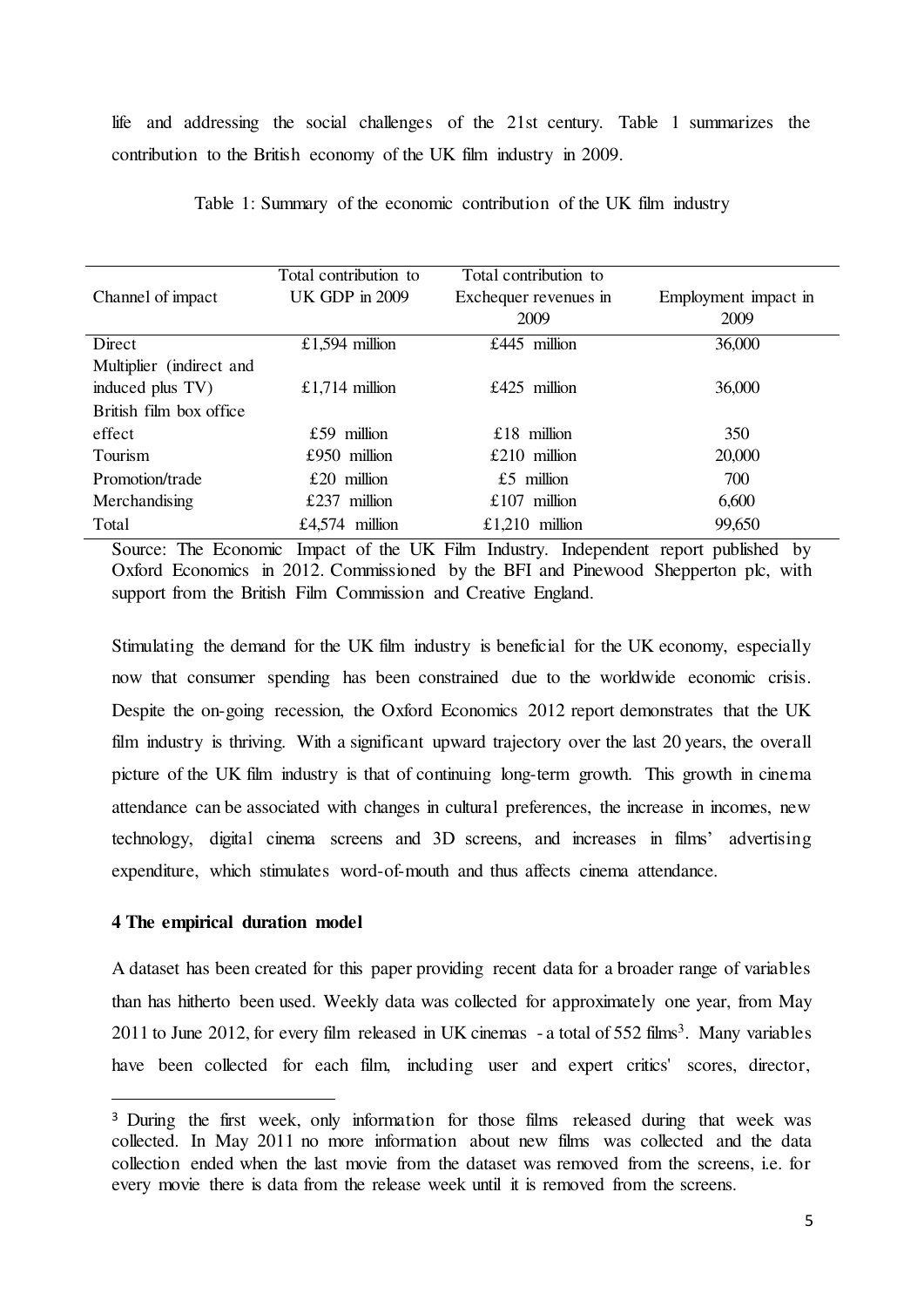actors/actresses, OSCAR academy award and BAFTAs prizes and nominations, genre, distributor, and box office revenues. The descriptive statistics and a description of the variables are provided in Appendix A (Table A.1 and A.2).

Each film in the sample was tracked from its birth until its death. Birth is defined as the moment the film is released on screens, and death is defined as its removal from theatres. The 552 films in the sample are divided into two groups: high and low budget films. Nowadays, it is increasingly common to consider a film as a blockbuster, or of great commercial success, if the budget spent on its production is high. This is the case for films such as *Harry Potter* and *The Lord of the Rings*. A high budget can be used by potential viewers as a sign of a film's high quality. Observing the distribution of the films' production budget in the sample (Figure 1), films are divided exactly in the mean point depending on the budget<sup>4</sup>. So a boundary of a  $44.7$ (million \$) budget will distinguish between high and low budget films. However, a budget is a difficult variable to collect data for, as studios are reluctant to share specific information due to contractual and financial reasons. As a high budget implies more money spent on salaries, advertising, and promotion, a popular cast will be used as a proxy for high budget films for those films where production budget data was not available<sup>5</sup>.

The distribution of the length of run is presented in Table 2. The maximum length of run is 28 weeks for the film *Tinker, Tailor, Soldier, Spy*, and the minimum length of run is one week, to which several films, such as *Stormhouse*, *Sweet Little Lies,* and *Evil Things*, pertain. Box office revenues and advertising, in general, start out low and increase in the middle of the film's life, declining again towards the end. However, expert critics and users' ratings follow a constant, increasing trend, which can give a preliminary indication of a film's survival prospects, whereby films that receive positive expert and users' reviews survive longer than films that receive negative reviews.

<sup>&</sup>lt;sup>4</sup> Results have also been tested for different division possibilities around the value selected. These results are robust and are available upon request.

<sup>5</sup> Both analysis, including the proxy and without the proxy are presented, testing the robustness of the results.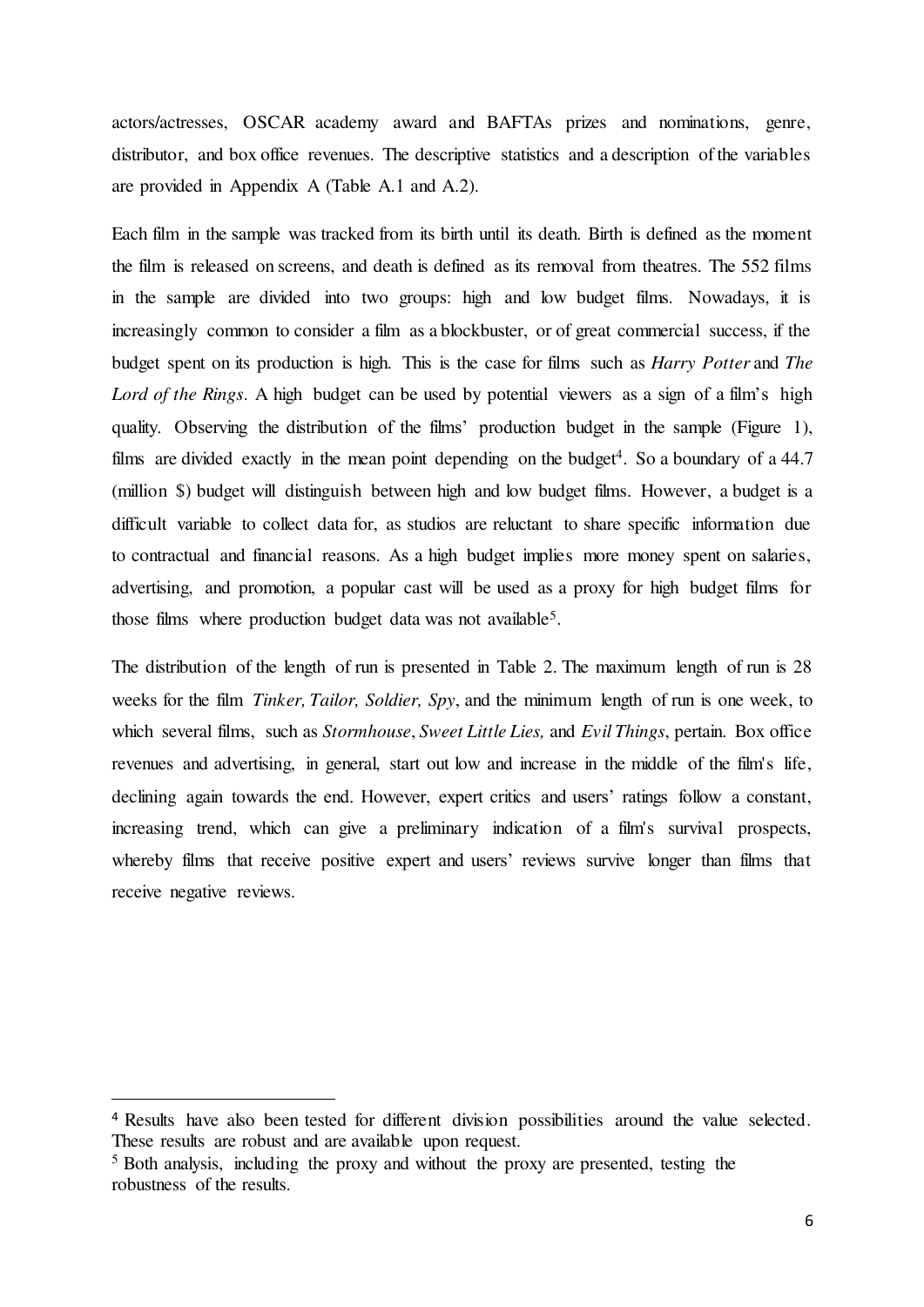

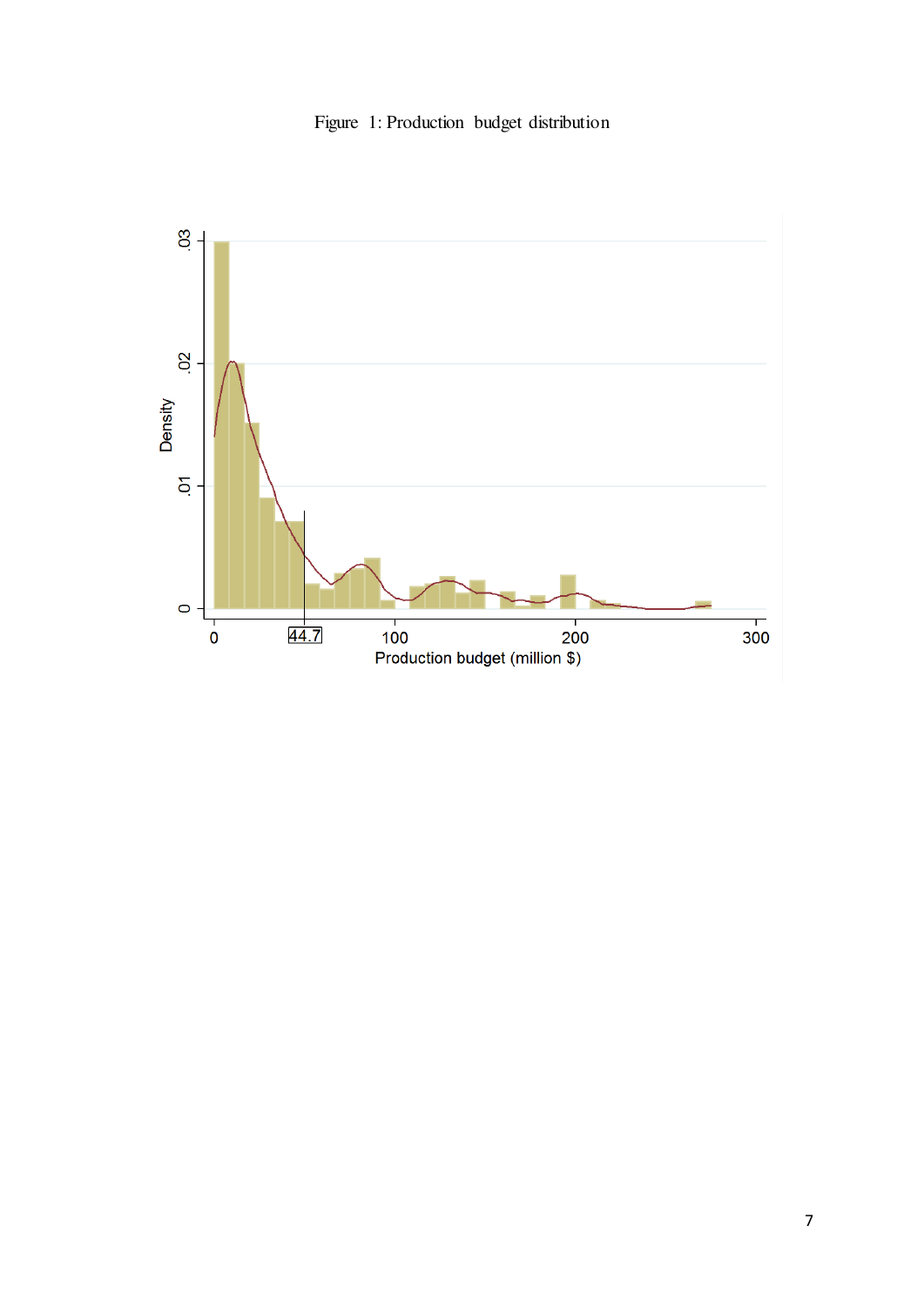| Length         | Number of      | Box office | Advertising | User    | Expert  |
|----------------|----------------|------------|-------------|---------|---------|
| of Run         | films          | revenues   | Expenditure | Critics | Critics |
| $\mathbf{1}$   | 552            | 2.76       | 0.50        | 6.63    | 2.92    |
| $\overline{c}$ | 469            | 3.20       | 0.53        | 6.68    | 2.95    |
| 3              | 394            | 3.40       | 0.58        | 6.73    | 2.99    |
| $\overline{4}$ | 323            | 3.63       | 0.62        | 6.75    | 3.01    |
| 5              | 281            | 4.36       | 0.69        | 6.74    | 2.95    |
| 6              | 225            | 4.91       | 0.77        | 6.72    | 2.95    |
| 7              | 185            | 6.07       | 0.84        | 6.73    | 3.00    |
| 8              | 154            | 5.94       | 0.89        | 6.76    | 3.00    |
| 9              | 124            | 7.19       | 0.95        | 6.8     | 3.03    |
| 10             | 104            | 7.86       | 0.99        | 6.88    | 3.07    |
| 11             | 85             | 8.12       | 1.10        | 6.89    | 3.06    |
| 12             | 67             | 9.90       | 1.09        | 6.98    | 3.13    |
| 13             | 51             | 10.70      | 1.06        | 7.2     | 3.29    |
| 14             | 40             | 10.50      | 1.00        | 7.22    | 3.27    |
| 15             | 28             | 11.70      | 1.32        | 7.38    | 3.28    |
| 16             | 21             | 12.20      | 1.23        | 7.39    | 3.36    |
| 17             | 17             | 14.50      | 0.96        | 7.44    | 3.38    |
| 18             | 14             | 13.30      | 1.49        | 7.34    | 3.34    |
| 19             | 10             | 6.97       | 1.22        | 7.33    | 3.50    |
| 20             | 7              | 44.20      | 1.77        | 7.53    | 3.67    |
| 21             | $\overline{4}$ | 6.23       | 1.35        | 8.02    | 4.08    |
| 22             | $\overline{4}$ | 6.44       | 1.35        | 8.02    | 4.08    |
| 23             | $\overline{4}$ | 7.11       | 1.35        | 8.1     | 4.08    |
| 24             | $\overline{4}$ | 7.88       | 1.35        | 8.05    | 4.08    |
| 25             | 3              | 8.95       | 2.14        | 8.1     | 4.23    |
| 26             | $\mathbf{1}$   | 13.90      | 1.69        | 7.7     | 4.36    |
| 27             | $\mathbf{1}$   | 14.20      | 1.69        | 7.3     | 4.36    |
| 28             | $\mathbf{1}$   | 9.10       | 1.69        | 7.8     | 4.36    |

Table 2: Distribution of the length of run

Note:  $(1)$  Box office Revenues and Advertising Expenditure are given in £ millions.

The main reason for using duration models in the film industry is to explain the way in which supply continuously adjusts to demand during a film's run. The decision of producers and theatres to increase or truncate the length of the run will depend on several external factors that may affect consumers, and so the decisions of producers and exhibitors will be affected weekly by demand. De Vany and Walls (1997) and Nelson et al. (2001) argue that the hazard rate increases over time and that the survivor functions are time-dependent in the case of the film industry, so it is appropriate to use a Weibull distribution. However, this distribution assumes an increasing hazard function; as a consequence this paper considers an alternative methodology, not making preliminary assumptions related to the shape of the hazard function to study the determinants of the screen-life of films.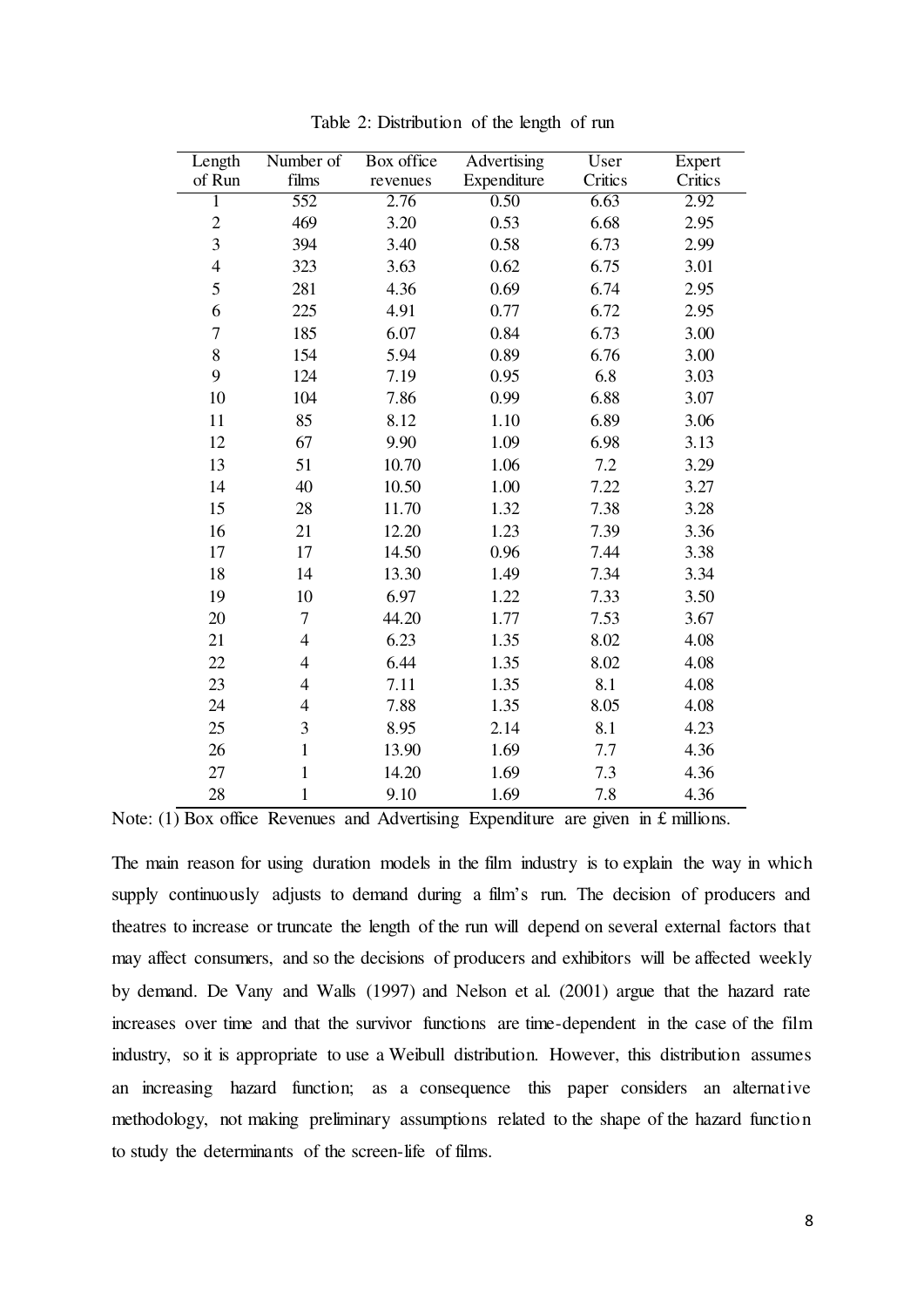Distributors face important decisions during the life of a movie on screen. Once a film is produced, the distributor chooses the release pattern in order to maximize profits from the film and cover all the production costs. The release date is one of the first and main decisions by which studios compete with each other (Chisholm and Norman, 2006; Einav and Ravid, 2009; Einav, 2010). Prices play a very small role in the distributor's decisions, as they are identical or very similar among exhibitors in the UK; other attributes to consider will be content, advertising, and time. Other industries where competition centres on time instead of prices are books, compact discs, television programs, and so on (some example are: Goetter and Shachar, 2001; Sweeting, 2009). This paper distinguishes between four important factors that the distributors have to consider when deciding to release a film and/or keep a film on screens for one more week: the release date, the cross-subsidisation between large blockbusters and smaller releases from the same distributor, the opportunity cost of keeping a film on screens given the success of other similar concurrently showing films, and the impact of word-ofmouth<sup>6</sup>.

Following Einav (2010), there are *m* players (distributors)  $i=1...m$ , which take the decisions of releasing a film during a particular period of time and, after, will decide whether to keep the movie on screens one more week. The action of players in week *t* is given by  $a_{it} = a_{1t} \dots, a_{mt}$ . The payoff for player *i* in week *t* is given by  $\pi_{it}(a_{it}; X_j, \beta, \eta) = \widehat{\pi_{it}}(a_{it}; X_j, \beta) + \varepsilon_{ai}^l$ ; where  $a_{it} \in A_{1t} \times A_{2t} \times ... \times A_{mt}$ .  $\beta$  is a vector of parameters.  $X_i^7$  are the observable characteristics of the movie  $j$ .  $\eta$  is the precision parameter, the higher  $\eta$  the more the observed decisions can be explained by the pay-offs rather than by the random error.  $\varepsilon_{ai}^t$  refers to the private information for player *i*, observed by the distributor but unobserved by the econometrician.

The life of a film on screens can be defined as the interval from birth to death, considering that the number of screens available decreases over time (Table 2). Distributors will decide to keep a movie on screens during a certain period of time (*α*). This interval is a random variable *α* with distribution function  $F(t, X) = Prob(\alpha \leq t)$ , where *X*, as explained above, represents a set of individual characteristics of each film and *t* represents the weekly length of run. The survival function is defined as the probability that a film is still shown on theatres at week *t*:  $S(t, X) = 1 - F(t, X) = Prob(\alpha > t)$ . In the case of the film industry, duration analysis considers the conditional probability that a film will continue on screens, given that it already

<sup>&</sup>lt;sup>6</sup> From now onwards, this papers assumes that viewers can watch multiple films each week.

<sup>&</sup>lt;sup>7</sup> Again following Einav (2010) the distribution function of *X* is  $F(X) = \exp(-\exp(-\eta x))$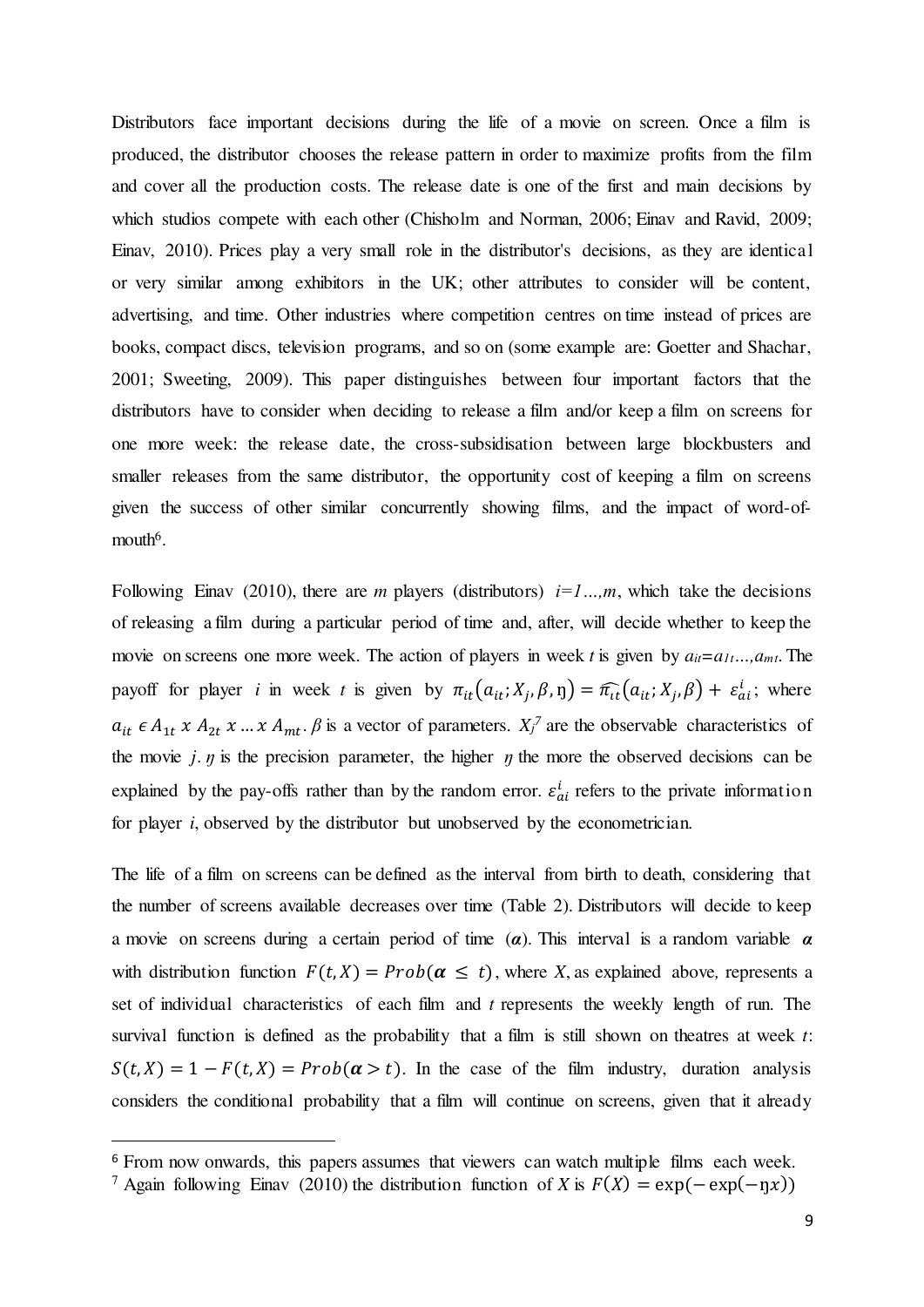has been in theatres for a certain period of time. This is known as the hazard rate, that is the instantaneous rate of failure for each time, and it is defined as:  $h(t, X) = f(\alpha | \alpha \ge t)$  $-\frac{S(L,X)}{S(L,X)}$  $\frac{s(t,x)}{s(t,x)}$  where  $s(t,X)$  is the density of the survival function<sup>8</sup>. The hazard rate is a function of time and can increase, decrease, or remain constant with time.

As explained previously, two types of films are included in the dataset: high and low budget films. The baseline survivor function for these groups is estimated and they are then tested for equality using the log-rank test. The log-rank test examines the null hypothesis whereby there is no difference between the two groups (successful and unsuccessful films) in the probability of death at any time. The results of the test are presented in Table 3. Taking into account that the probability that the t-statistic is greater than the chi-squared test statistics is 0.0000, the null hypothesis can be rejected at conventional significance levels, and so observations for high and low budget films should not be pooled.

Table 3: Log-rank test for equality of survivor functions

| <b>Budget</b> | Events Observed | Events Expected |
|---------------|-----------------|-----------------|
| Low budget    | 491             | 379.32          |
| High budget   | 61              | 172.68          |
| Total         | 552             | 552.00          |
|               | $Chi2(1) =$     | 114.08          |
|               | $Pr>Chi2 =$     | 0.0000          |

Figure 2 plots the product-limit estimate for the sample divided by high budget and low budget films. The Kaplan-Meier survival curve is a maximum likelihood estimator and is defined as the probability of surviving a given length of time, while considering time in many small intervals (Kaplan and Meier, 1958). The estimated survivor functions are decreasing, implying that, after birth, all films tend to die at some point. High budget films have a greater probability of surviving during the first weeks than low budget films. However, it can be observed that, from week 20, the probability of surviving is greater for low production budget films than it is for high budget films. This is an interesting result, an explanation for which can be offered if

<sup>&</sup>lt;sup>8</sup> The hazard rate is normally defined as  $\frac{f(t,x)}{S(t,x)}$  where  $f(t)$  is the density function of  $F(t,X)$ , however a survival density function can be described as  $s(t, X) = S'(t, X) = \frac{d}{dt} [1 F(t, X)] = -f(t, X).$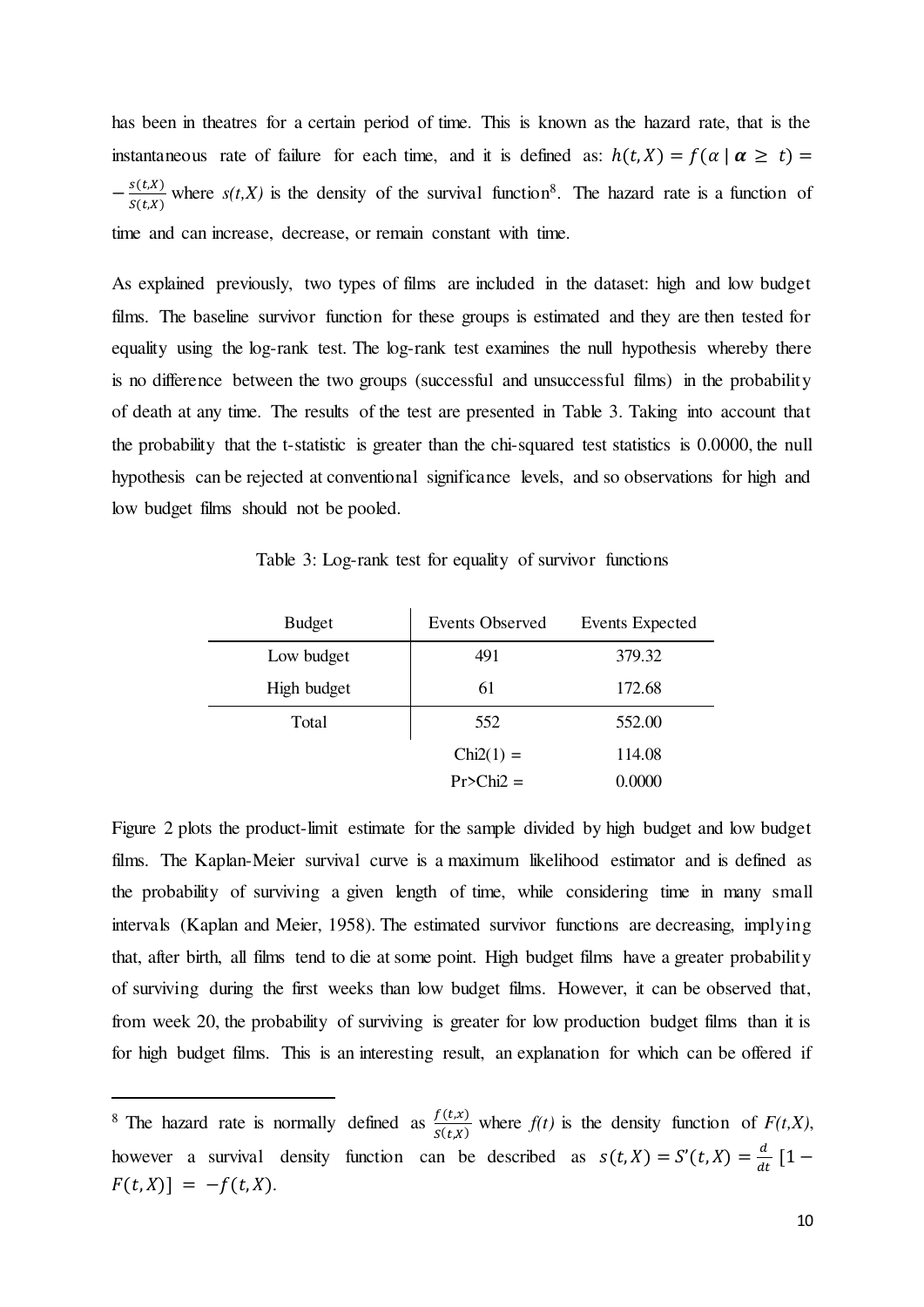we take into consideration the effects that advertising and word-of-mouth have on film duration. In the entertainment industry jargon, *"sleepers"* is a term for a film that plays successfully for a long period of time and becomes a big success despite having only little promotion or a successful opening. For example, the film *Tinker, Tailor, Soldier, Spy* is a low budget (£20 millions) film included in our dataset, which unexpectedly managed to last for 28 weeks; it does have some big name actors in it, which can give potential audiences a preliminary idea of the film's quality.



Figure 2: Product limit estimator or Kaplan-Meier survival curve

Figure 3 shows the maximum likelihood estimate of the hazard function to check the time dependence of the hazard rate (Kalbfleisch and Prentice, 1980). The plot indicates an increasing time dependence of the hazard rate for both high and low budget films, and is thus, as some authors have argued before in the case of the film industry, appropriate when considering nonconstant hazard rate distributions, and when one of these distributions is the Weibull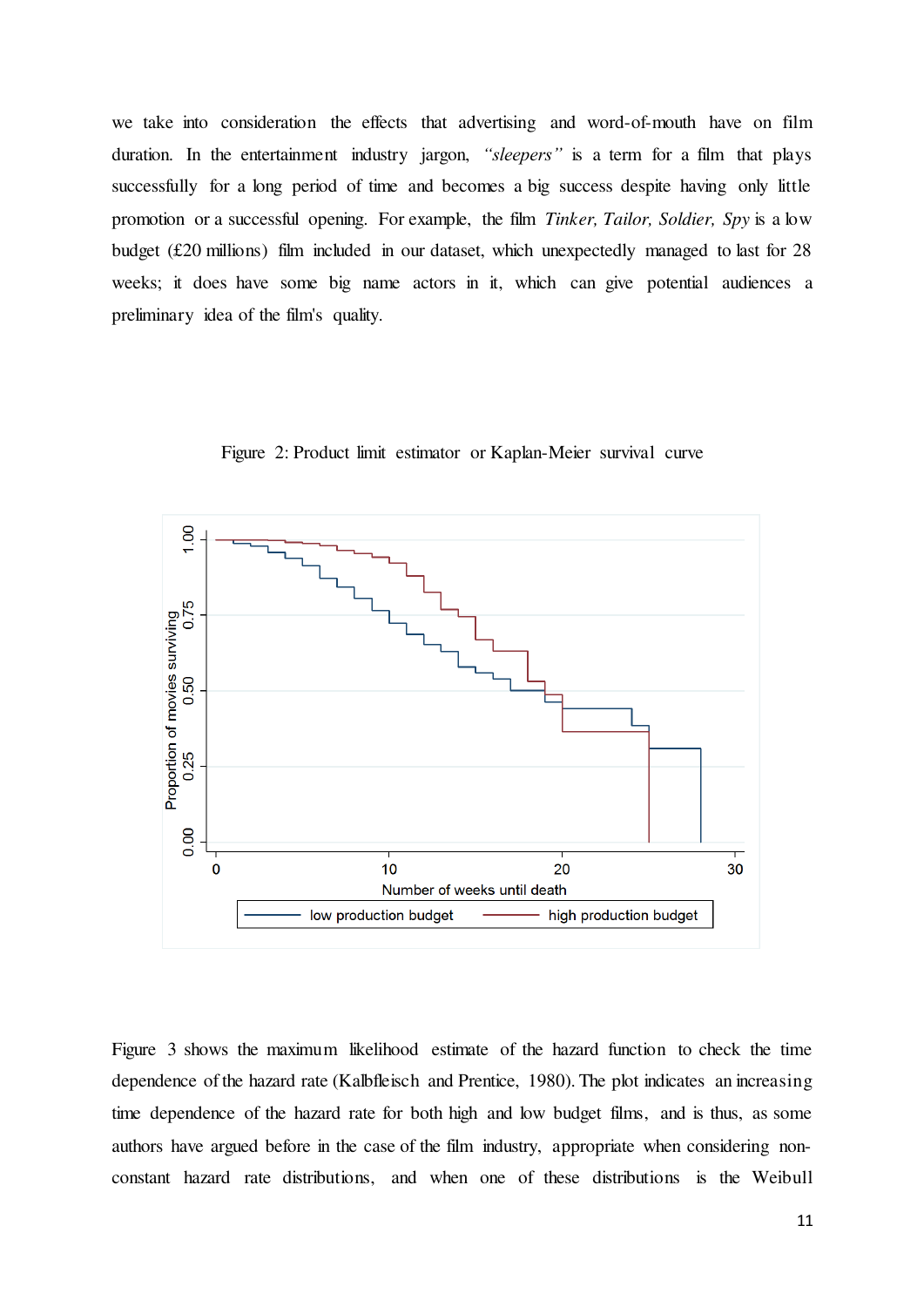distribution (De Vany and Walls, 1997; Nelson et al., 2001). However, this paper will consider the cloglog distribution, which doesn't assume any specific hazard shape. Time process is described in discrete time instead of continuous time.

Prentice and Gloeckler (1978) and Jenkins (1995) show that the discrete time counterpart of an underlying continuous time proportional hazard model is a complementary log-log function called cloglog, which means that the resulting hazard is the following:  $h(t, X) = 1$  $exp[-exp(h_0(t) + \beta'X]$  where  $h_0(t)$  is the baseline hazard and  $exp(\beta'X)$  is a non-negative function of the covariates assumed to be an exponential function in the standard literature. Taking logs:  $\log[-\log(1 - h(t, X))] = h_0(t) + \beta' X$ .



Figure 3: Hazard rate function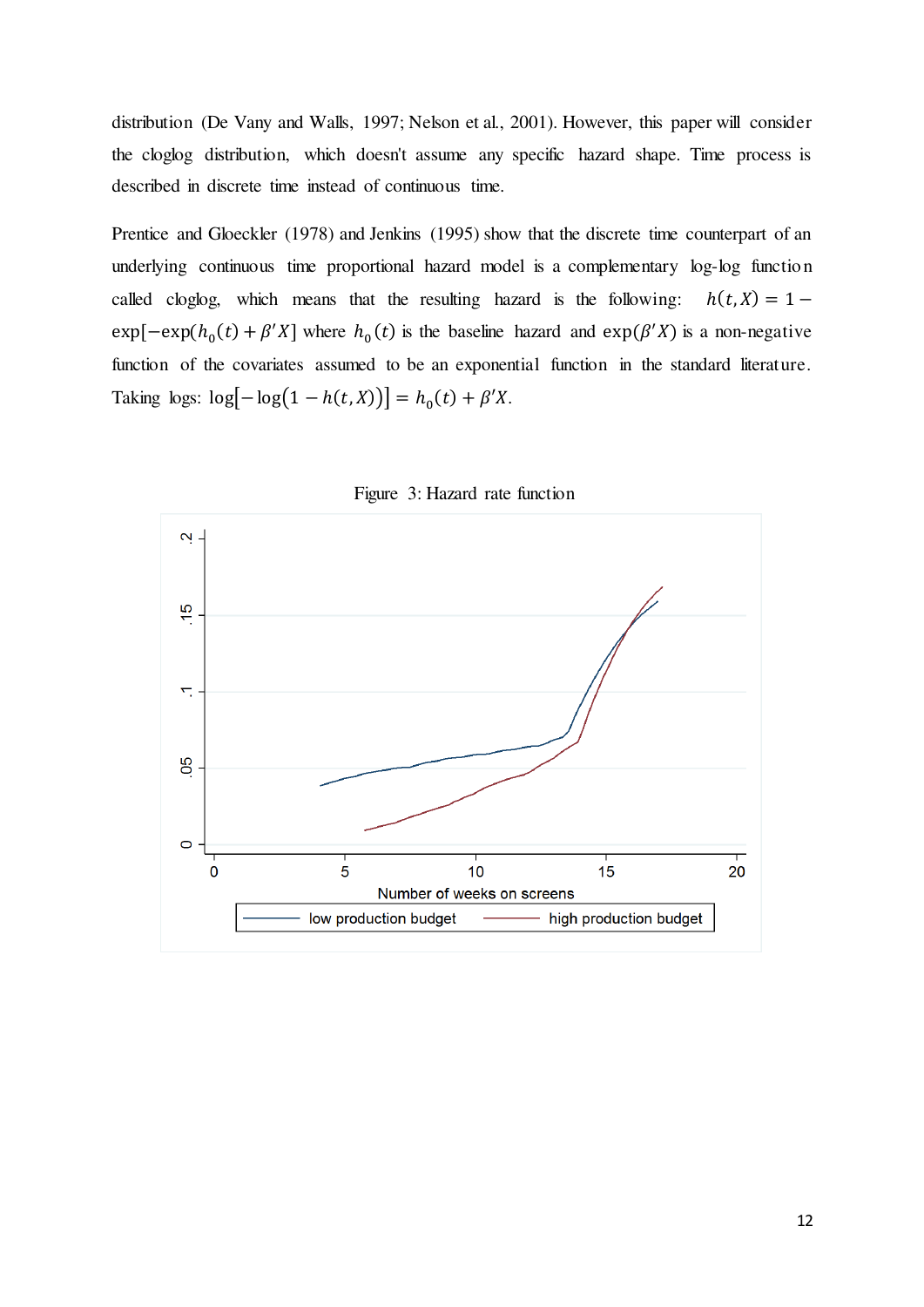#### **5 Empirical results**

This paper includes a broader range of explanatory variables than previously employed to study the determinants of high and low budget films' lives. Two new effects are considered: the cross-subsidisation between large blockbusters and smaller releases, and the opportunity cost of keeping a film on screens for one more week given the success of concurrently showing films. The cross-subsidisation variable is the total number of films shown by the same distributor in one week. The maximum number of films in the dataset shown by the same distributor in one week is 6 (Appendix A; Table A.2), appearing at week 25 (Universal Studios), week 26 (Universal Studios), week 27 (Universal Studios), week 36 (Entertainment Film Distributors), and week 41 (20<sup>th</sup> Century Fox).

The opportunity cost will be measured as the total box office revenues of all films of similar genre played in one week, minus the box office revenues of a particular film in that week. For simplicity, films have been divided in 4 genre groups: war, action, adventure, and sci-fi (genre group 1); comedy, family, animation, and romance (genre group 2); documentary, history, sport, and news (genre group 3); and crime, horror, mystery, and thriller (genre group 4). The total box office revenues in week 9 of the films belonging to "genre group 2" are £93,800,000, and the opportunity cost of keeping *Bridesmaids* (it being the 5th week of this film on screens) for one more week, given that similar genre films such as *Harry Potter and the Deathly Hallows part 2* (it being the 2nd week of this film on screens) or *Kung Fu Panda 2* (it being the  $7<sup>th</sup>$  week of this film on screens) are being concurrently shown, is £75,500,000 (£93,800,000 – the box office revenues that *Bridesmaids* produced in week 9).

This paper considers a methodology broadly used in the labour and health economics literature (some examples are: Norman and Pasquier-Domer, 2014; Mortelmans and [Vannieuwenhuyze,](http://www.ncbi.nlm.nih.gov/pubmed/?term=Vannieuwenhuyze%20JT%5Bauth%5D) 2013). The clog-log function is not constrained by any particular distribution for the baseline hazard function. Results are presented in table 3.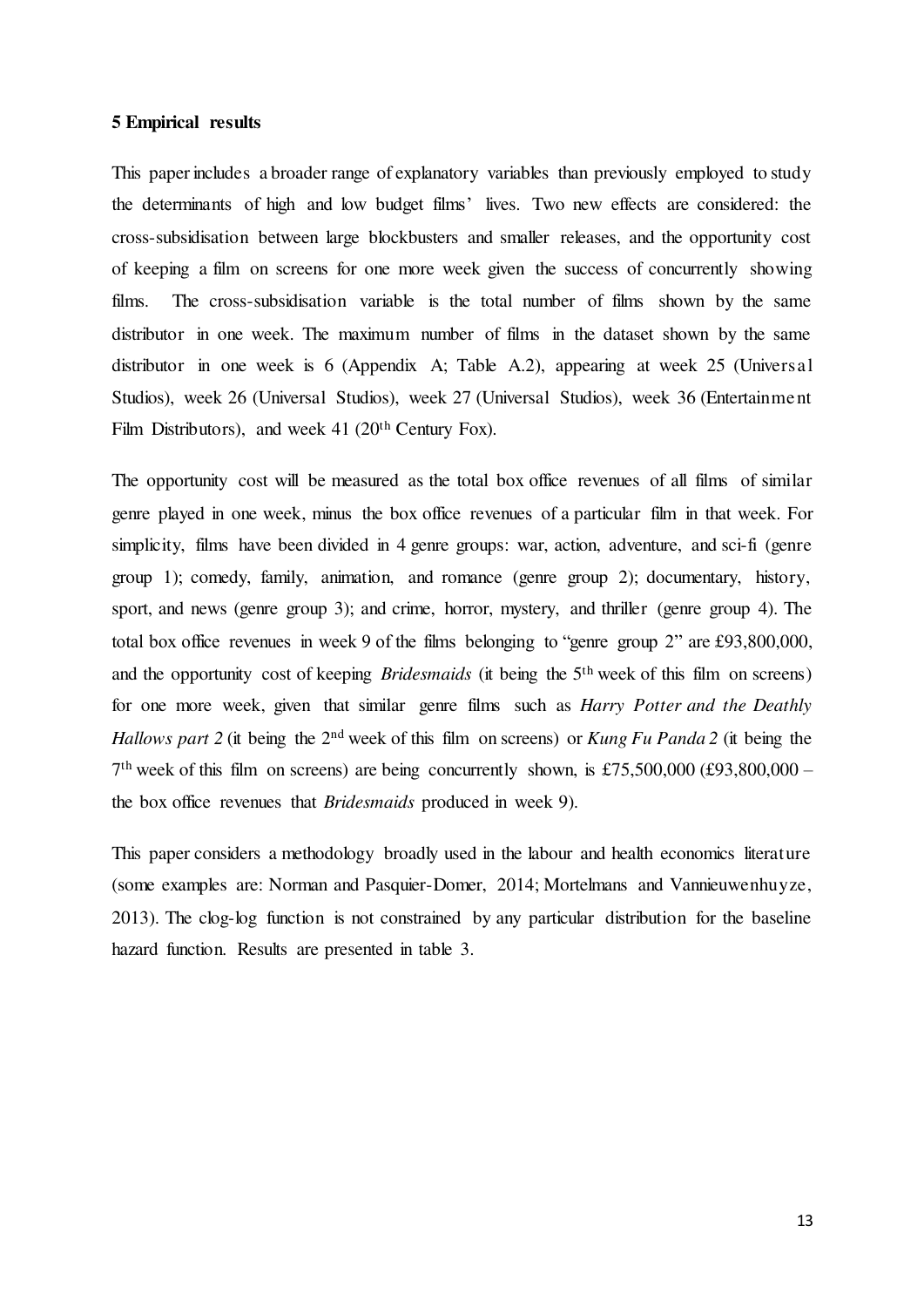| <b>VARIABLES</b>                        | (1)         | (2)         | (3)            | (4)         |
|-----------------------------------------|-------------|-------------|----------------|-------------|
| Cross-subsidisation                     | 0.074       | $0.151**$   | 0.131          | 0.131       |
|                                         | (0.088)     | (0.068)     | (0.120)        | (0.121)     |
| $log($ opportunity $cost)$              | 0.018       | $0.058***$  | 0.079          | 0.077       |
|                                         | (0.023)     | (0.016)     | (0.0534)       | (0.053)     |
| Expert critics                          | $-0.142**$  | $-0.121***$ | 0.064          | 0.068       |
|                                         | (0.057)     | (0.038)     | (0.151)        | (0.150)     |
| Oscar/BAFTA prizes and nominations 2012 | $-1.416***$ | $-1.334***$ | $-0.991$       | $-1.024$    |
|                                         | (0.360)     | (0.317)     | (0.785)        | (0.782)     |
| Users' ratings                          | $-0.152**$  | $-0.067$    | $-0.401***$    | $-0.397***$ |
|                                         | (0.062)     | (0.044)     | (0.153)        | (0.152)     |
| log(Weekly box office revenues)         | $-0.139***$ | $-0.208***$ | $-0.160**$     | $-0.162**$  |
|                                         | (0.032)     | (0.0247)    | (0.064)        | (0.063)     |
| log(Weekly advertising expenditure)     | $-0.003$    | 0.008       | $-0.121$       | $-0.120$    |
|                                         | (0.044)     | (0.034)     | (0.077)        | (0.076)     |
| War/action/adventure/scifi              | $-0.234$    | $-0.443***$ | $-0.137$       | $-0.242$    |
|                                         | (0.196)     | (0.159)     | (0.389)        | (0.376)     |
| Comedy/family/animation/romance         | $-0.155$    | $-0.337**$  | $-0.789**$     | $-0.847**$  |
|                                         | (0.205)     | (0.142)     | (0.399)        | (0.391)     |
| Documentary/history/sport/news          | 0.327       | $0.791***$  | 0.824          | 0.769       |
|                                         | (0.376)     | (0.174)     | (1.112)        | (1.110)     |
| Crime/horror/mystery/thriller           | 0.146       | $-0.0415$   | 0.117          | 0.203       |
|                                         | (0.214)     | (0.140)     | (0.337)        | (0.328)     |
| Book/sequel                             | 0.072       | $-0.289$    | $-0.166$       | $-0.192$    |
|                                         | (0.609)     | (0.440)     | (0.468)        | (0.465)     |
| Major distributor                       | 0.009       | $-0.468*$   | $-0.228$       | $-0.233$    |
|                                         | (0.298)     | (0.264)     | (0.378)        | (0.376)     |
| MPAA under 18                           | $-0.650***$ | $-0.487***$ | $-1.292**$     | $-1.147**$  |
|                                         | (0.230)     | (0.165)     | (0.514)        | (0.507)     |
| Seasonal effects                        | <b>YES</b>  | <b>YES</b>  | <b>YES</b>     | <b>YES</b>  |
| Production budget proxy                 | NO          | <b>YES</b>  | N <sub>O</sub> | <b>YES</b>  |
| Observations                            | 1,361       | 2,106       | 674            | 677         |

Table 3: clog-log results for low and high budget films

Note:  $(1)$ <sup>\*</sup>, \*\* and \*\*\* indicate statistical significance at the 10%, the 5% and the 1% levels, respectively. Robust standard errors are shown in parentheses. (2) Column 1 and 2 show the results for low budget movies and, column 3 and 4 show the results for high budget movies.

Some interesting results can be found: *users' online ratings* and *weekly advertising expenditure* are statistically significant for high budget films; both increase the probability of surviving. This trend indicates that filmgoers are more likely to watch high budget films when they receive positive reviews and the advertising expenditure is large. Therefore, positive online review scores and a large advertising expenditure will encourage audiences to see these films, giving rise to potentially very large initial box office revenues (Table 5).

The increase in *box office revenues* increases the probability of surviving the following week for both low and high budget films. Box office revenues are also related to users' reviews or people's opinion. Indeed, some authors argue that herd behaviour and/or information cascades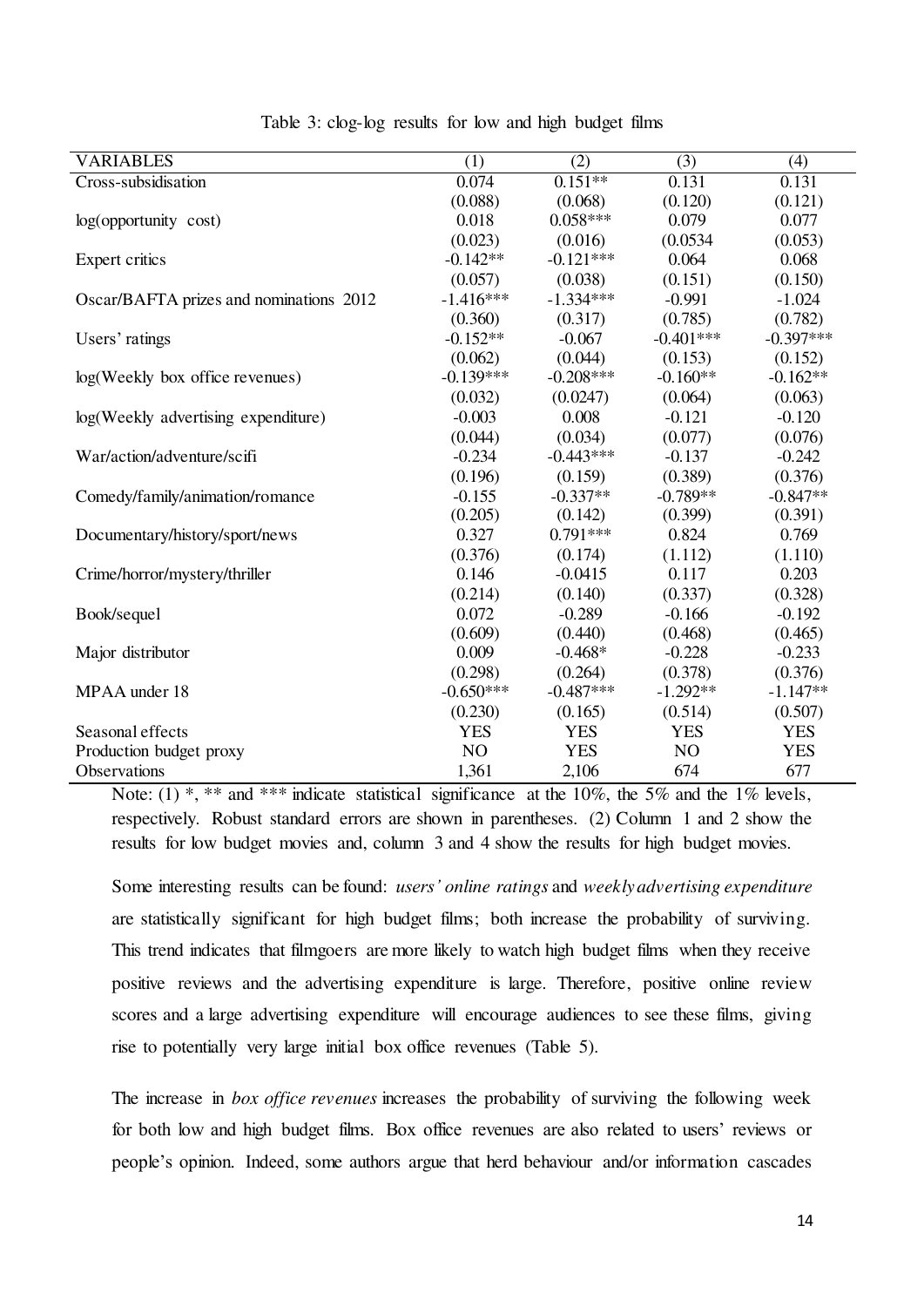can be found when studying the correlation between weekly box office revenues (De Vany and Walls, 1996; Walls, 1998). In the case of low budget films, there are not many signs of quality provided by the producing company, so filmgoers have to rely on other possible signs of quality such as the box office revenues, which can be used as a proxy for public opinion and thus affect cinema attendance. Another variable that is an indicator of quality is OSCAR/BAFTA nominations, and UK expert critics (Elliott and Simmons, 2008). Hence, films that receive positive expert reviews or OSCAR/BAFTA prizes or nominations (note that the coefficient for *UK expert critics* and *OSCAR/BAFTA prizes or nominations* are statistically significant for low budget films) may became successful ("*slow burners*").

This is the first attempt to empirically study the effect on experience goods of the crosssubsidisation between large blockbusters and smaller releases from the same distributor, and the opportunity cost of keeping a film on screens for one more week given the success of the other films with similar genre that are *concurrently* shown*.* The coefficients for both the *opportunity-cost and cross-subsidisation* are statistically significant for low budget films, decreasing the probability of surviving the following week. In the case of the crosssubsidisation coefficient, this means that the probability of surviving and staying on screens for one more week for low budget films decreases if the number of films shown by the same distributor in a given week is larger than one.

The maximum number of films shown by the same distributor in one week is 6. For example, in week 25 of the dataset Universal Studios was showing two high budget films on screens, *Immortals* and *Tower Heist*, and four low budget films, *Jane Eyre, Johnny English Returns, One Day,* and *The Debt*; these last four films remained on screens 12, 18, 14, and 11 weeks, respectively, a similar number of weeks that the high budget films lasted. Looking at different examples in different weeks, low budget films that have a successful life share similar characteristics; they receive positive expert scores that encourage potential consumers to see the films, thus increasing box office revenues and, during their lifetime, the distributor keeps releasing high budget films that will have huge initial box office revenues, indicating that high budget films subsidise smaller releases from the same distributor.

In the case of the opportunity-cost coefficient, it is positive and statistically significant for both high and low budget films. This means that the higher the difference between the total box office revenues of all films played along with a similar genre in one week minus the box office revenues of a particular film in that week, the higher the probability is for a film to be taken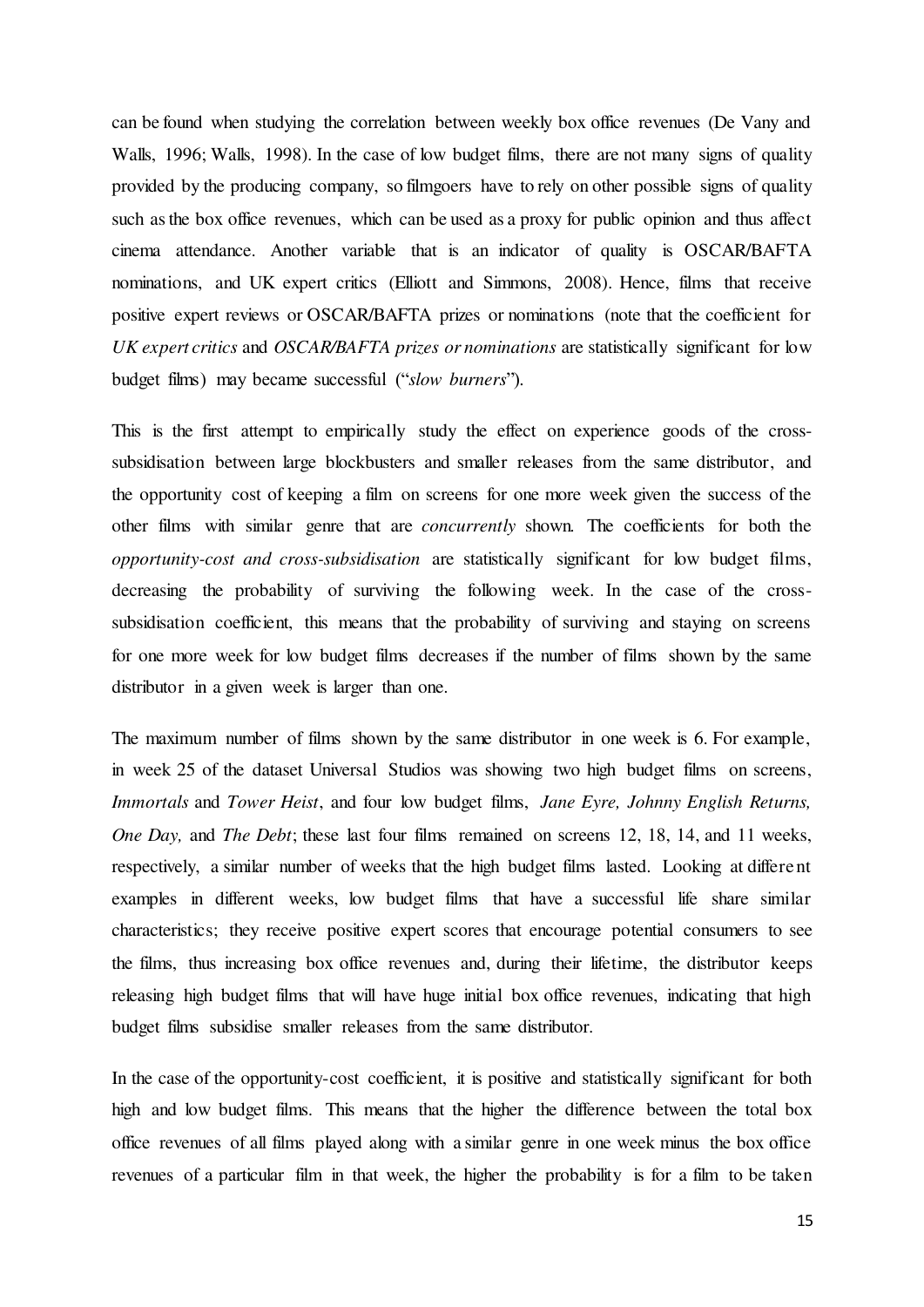off the screens; i.e. distributors will decide to remove a film from screens if the box offic e revenues that that film is producing is small compared to the box office revenues produced by other films with a similar genre, which are shown concurrently.

| Length of      | Low budget       | High budget      | Low budget box  | High budget box  |
|----------------|------------------|------------------|-----------------|------------------|
| Run            | Films            | Films            | office revenues | office revenues  |
| ī              | 491              | 61               | 1.2             | 11.7             |
| $\sqrt{2}$     | 409              | 61               | 1.4             | 10.3             |
| 3              | 334              | 61               | 1.4             | 9.2              |
| $\overline{4}$ | 265              | 59               | 1.9             | 10.8             |
| 5              | 226              | 56               | 1.8             | 9.3              |
| 6              | 172              | 54               | 2.7             | 11.5             |
| $\tau$         | 135              | 51               | 3.1             | 11.8             |
| $\,8\,$        | 109              | 46               | 3.8             | 11.3             |
| 9              | 82               | 43               | 4.3             | 13.2             |
| 10             | 64               | 40               | 4.5             | 12.3             |
| 11             | 49               | 36               | 6.1             | 13.6             |
| 12             | 38               | 29               | 5.6             | 11               |
| 13             | 29               | 22               | 6.5             | 14.8             |
| 14             | 24               | 16               | 5.4             | 17.2             |
| 15             | 14               | 14               | 11.1            | 16.7             |
| 16             | 12               | 9                | 9.8             | 10.9             |
| 17             | 10               | $\tau$           | 6.3             | 23.3             |
| 18             | $\boldsymbol{7}$ | $\tau$           | 6.8             | 16.4             |
| 19             | 6                | $\overline{4}$   | $\overline{3}$  | 10.1             |
| 20             | $\overline{4}$   | 3                | 8.4             | 36               |
| 21             | 3                | $\mathbf{1}$     | 50.8            | 5.5              |
| 22             | 3                | $\mathbf{1}$     | 8.2             | 2.4              |
| 23             | 3                | $\mathbf{1}$     | 74.2            | 5.1              |
| 24             | 3                | $\mathbf{1}$     | 10.4            | 5.3              |
| 25             | $\overline{c}$   | $\mathbf{1}$     | 11.1            | 4.9              |
| 26             | $\mathbf{1}$     | $\boldsymbol{0}$ | 14.1            | $\boldsymbol{0}$ |
| 27             | $\mathbf{1}$     | $\boldsymbol{0}$ | 14.1            | $\boldsymbol{0}$ |
| 28             | 1                | $\boldsymbol{0}$ | 14              | $\boldsymbol{0}$ |

Table 5: Distribution of the length of run for high and low budget films

Note: (1) Box office revenues are given in £ millions (2) Note that high budget films start having higher box office revenues that, in general, gradually decrease over time, however low budget films start having low box office revenues that gradually increase over time.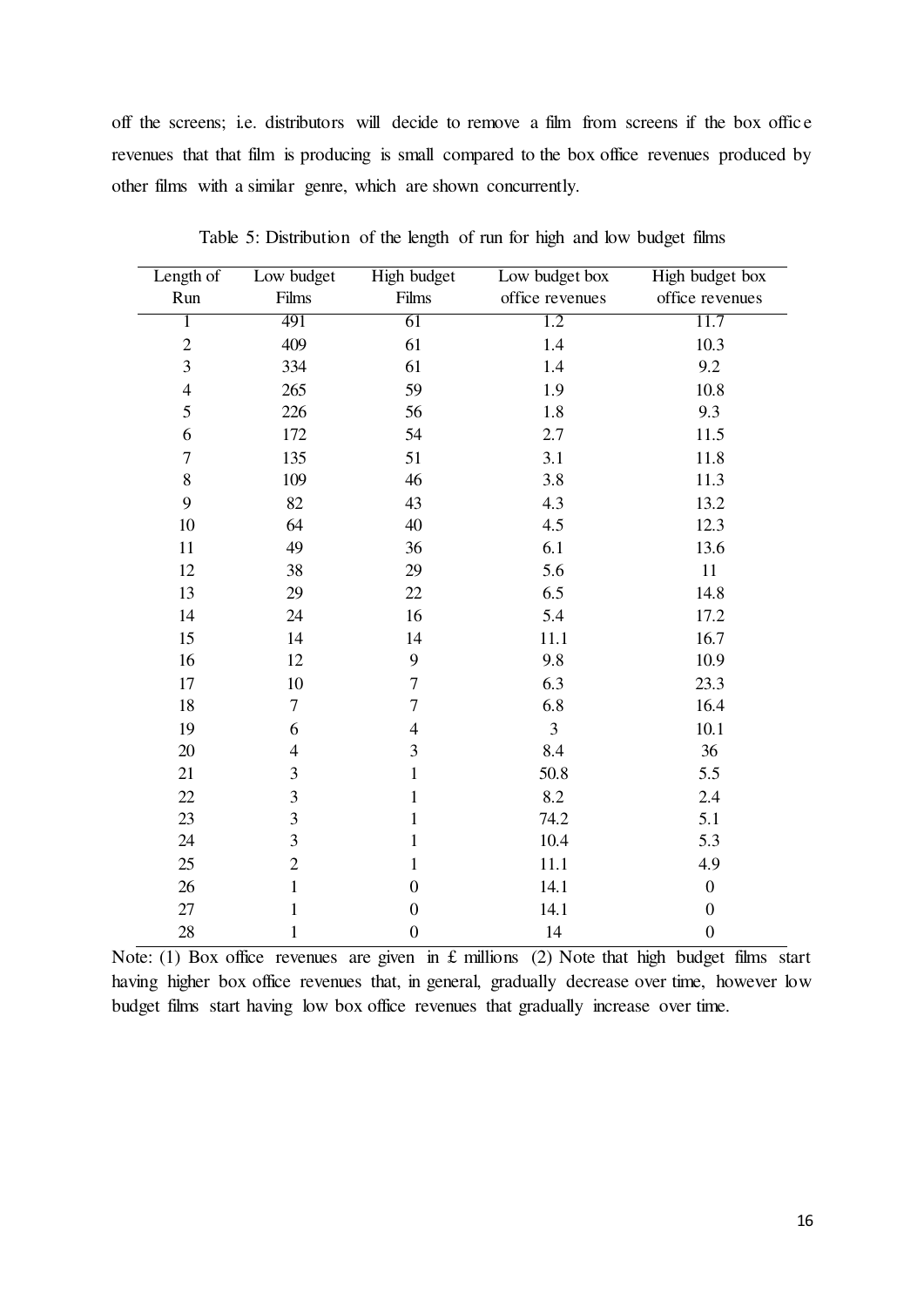#### **6 Conclusions**

Weekly data for every film released in the UK during one year was used to provide empirical evidence about duration analysis in the film industry, with a larger database than previously employed. Furthermore, two effects not considered before in the experience goods empirical film industry literature are investigated here: the cross-subsidisation between large blockbusters and smaller releases from the same distributor, and the opportunity cost of keeping a film on screens for one more week given the success of other films with similar genre shown concurrently. Past studies had used only top grossing films to study the determinants of the life of films on screens, whilst in this paper it has been demonstrated that these determinants are different for low and high budget films, highlighting the importance of considering a wider sample of films and range of variables in future research.

Low and high budget films are included together with a larger number of explanatory variables to determine the probability of films surviving on screens. Moreover, this paper considers an alternative methodology to that used in past papers to study the duration of experience goods. The clog-log distribution does not assume any particular shape of the hazard rate, and thus allows consideration of time varying covariates. This research studies the optimal distributors' strategy, highlighting the importance of box office revenues and expert critics affecting wordof-mouth and increasing cinema attendance. These results indicate the importance of studying advertising expenditure and box office revenues in a subsequent study for experience goods industries, examining the determinants of these endogenous variables using a simultaneous equation system.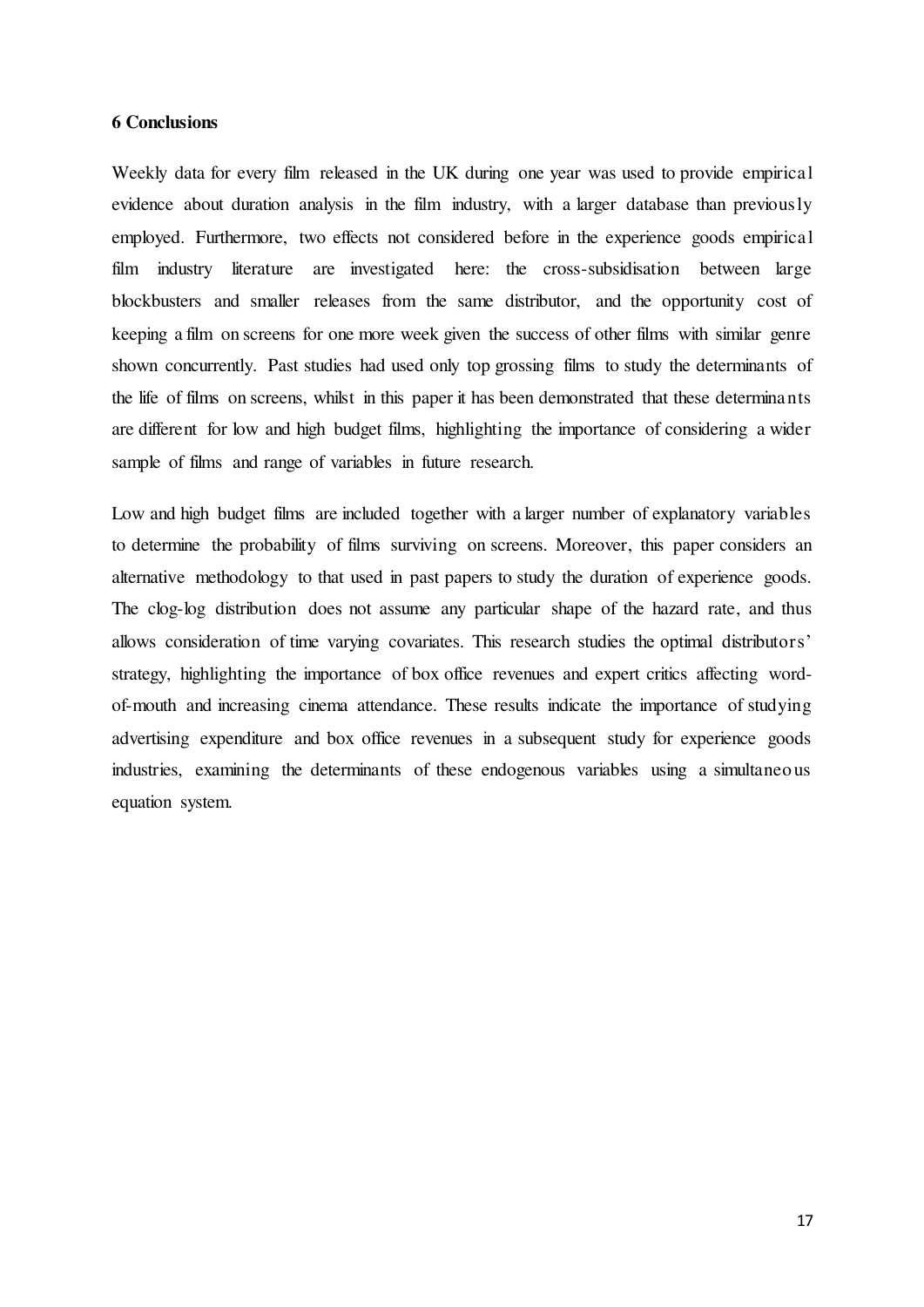# **Appendix A**

| <b>Variable</b>          | <b>Description</b>                                                                                                       | <b>Definition</b>                                                                                                                             |
|--------------------------|--------------------------------------------------------------------------------------------------------------------------|-----------------------------------------------------------------------------------------------------------------------------------------------|
| Cross-subsidisation      | Number of films in a week released<br>by the same distributor.                                                           | Cross-subsidisation between<br>large blockbusters and<br>smaller releases from the<br>same distributor                                        |
| Opportunity cost         | Total box office revenues by week of<br>the same genre films minus the box<br>office revenues of each film in a<br>week. | Opportunity cost of keeping<br>a film on screens for one<br>more week given the success<br>of the other films that are<br>shown concurrently. |
| Users' ratings           | UK Average ratings on a scale from 1<br>to 10 divided by age and sex                                                     | females/males under 18;<br>between 18-29; between 30-<br>44 and older than 45                                                                 |
| <b>UK</b> Expert critics | Weekly UK Expert critics average<br>scores                                                                               |                                                                                                                                               |
| Period of release        | 1=the film was released during Easter<br>(April), Summer (July and August), or<br>Christmas (December); 0=Christmas      | The film was released during<br>a typical holiday period                                                                                      |
| Prizes and nominations   | $l$ = the film was nominated or won an<br>OSCAR/BAFTA; 0=otherwise                                                       | <b>OSCAR/BAFTA</b> nomination<br>categories 2011/2012                                                                                         |
| <b>Box office UK</b>     | Weekly box office Revenues in the<br>UK(f)                                                                               |                                                                                                                                               |
| Advertising expenditure  | Weekly advertising expenditure $(f)$                                                                                     |                                                                                                                                               |
| Genre                    | $1 =$ if a film is classified as comedy,<br>war, action; 0=otherwise.                                                    |                                                                                                                                               |
| Book/Sequel              | $1 =$ Original idea of the movies comes<br>from a book or comic. Or the movie<br>is a sequel; $0 =$ otherwise            |                                                                                                                                               |
| MPAA under 18            | $1 = if BBFC (British Board of Film)$<br>Classification) is General Public (PG)<br>or Universal $(U)$ ; 0= Otherwise     |                                                                                                                                               |
| Major distributor        | $1 =$ the distributor and producer is one<br>of the "Big $6$ "; 0= otherwise                                             |                                                                                                                                               |
| Seasonal effects         | log(week)                                                                                                                | The variable week indicates<br>the week of the year the film<br>has been released                                                             |

*Table A.1: Description of the variables*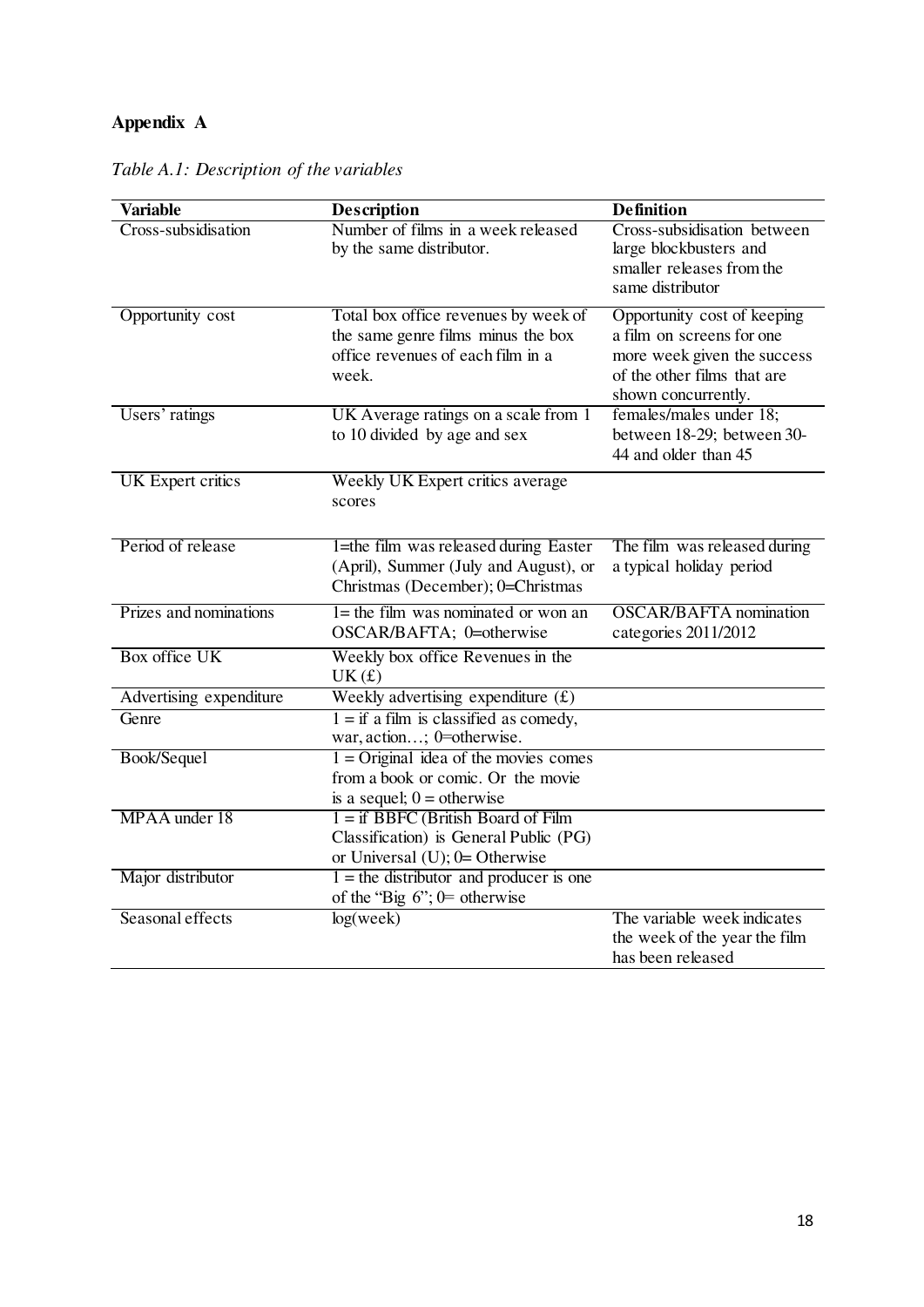| Variable                                | Mean       | Std. Dev.  | Min              | Max         |
|-----------------------------------------|------------|------------|------------------|-------------|
| Cross-subsidisation                     | 0.8987     | 1.326      | $\mathbf{0}$     | 6           |
| Opportunity cost                        | 61,200,000 | 78,900,000 | $\theta$         | 454,000,000 |
| Expert critics                          | 6.012      | 1.755      | $\overline{2}$   | 10          |
| Oscar/BAFTA prizes and nominations 2012 | 0.0683     | 0.2524     | $\overline{0}$   |             |
| Users' critics                          | 6.7627     | 1.182      | $\mathbf{0}$     | 10          |
| Weekly box office revenues              | 3,424      | 8,476,440  | $\mathbf{0}$     | 140,000,000 |
| Weekly advertising expenditure          | 8,441.2    | 45,996.9   | $\Omega$         | 906,096     |
| Action                                  | 0.1744     | 0.3795     | $\theta$         |             |
| Adventure                               | 0.0756     | 0.2644     | $\theta$         |             |
| Sci-fi                                  | 0.0617     | 0.2406     | $\theta$         |             |
| Comedy                                  | 0.2716     | 0.4448     | $\theta$         |             |
| Family                                  | 0.0525     | 0.2231     | $\theta$         |             |
| Animation                               | 0.0645     | 0.2458     | 0                |             |
| Romance                                 | 0.1364     | 0.3433     | $\theta$         |             |
| <b>History</b>                          | 0.0202     | 0.1409     | 0                |             |
| Crime                                   | 0.0506     | 0.2193     | $\Omega$         |             |
| Horror                                  | 0.0588     | 0.2354     | $\boldsymbol{0}$ |             |
| Thriller                                | 0.1769     | 0.3816     | $\theta$         |             |
| Book/sequel                             | 0.0512     | 0.2206     | $\overline{0}$   |             |
| Major distributor                       | 0.1611     | 0.3677     | $\theta$         |             |
| MPAA under 18                           | 0.9271     | 0.2598     | $\boldsymbol{0}$ |             |

*Table A.2: Descriptive statistics*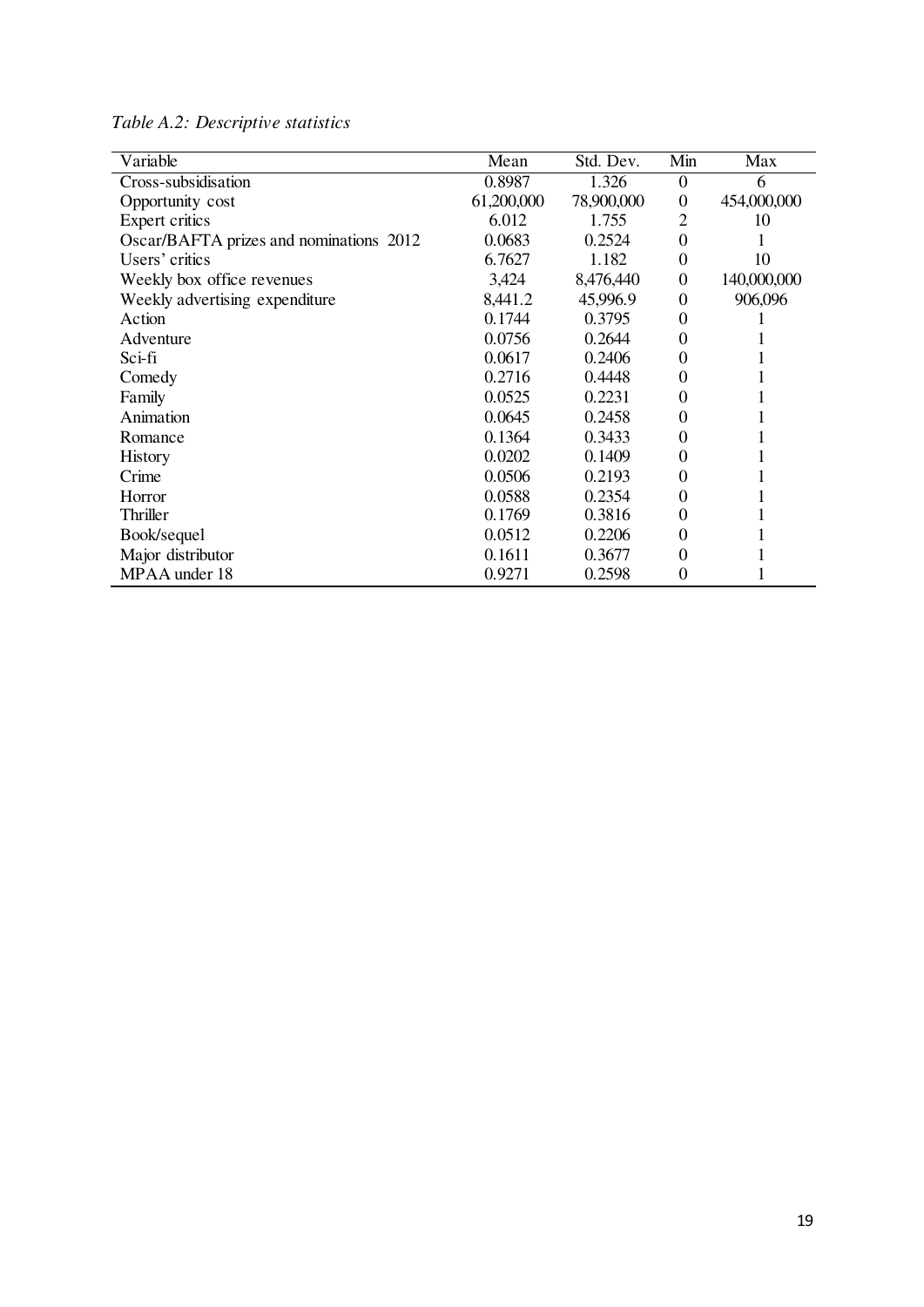### *References*

- Chisholm, Darlene C., and Norman, G. (2006). "When to Exit a Product: Evidence from the U. S. Motion-Picture Exhibition Market", *American Economic Review*, 96(2): 57-61.
- De Vany, A. and Walls, W. D. (1997). "The Market for Motion Pictures: Rank, Revenue and Survival", *Economic Inquiry*, 783-797.
- De Vany, A. and Walls, W. D. (1999). "Uncertainty in the Movie Industry: Does Star Power Reduce the Terror of the Box Office?", *Journal of Cultural Economics*, 23, 285-318.
- Deuchert, E., Adjamah, K. and Pauly, F. (2005). "For Oscar Glory or Oscar Money?", *Journal of Cultural Economics*, 29, 159-176.
- Einav, L. and Ravid, S.A. (2009). "Stock Market Response to Changes in Movies' Opening Dates", *Journal of Cultural Economics*, 29(3), 177-190.
- Einav, L. (2010). "Not All Rival Look Alike: Estimating an Equilibrium Model of the Release Date Timing Game", *Economic Enquire*, 48(2), 311-319.
- Elliott, C., and Simmons, R. (2008). Determinants of UK Box Office Success: The Impact of Quality Signals, *Review of Industrial Organization*, 33 (2), 93-111.
- Golder, P. N. and Tellis, G. J. (2004). "Going, Going, Gone: Cascades, Diffusion, and Turning Points of the Product Life Cycle", *Marketing Science*, 23 (2), 207–218.
- Goettler, R. L., and Shachar. R. (2001). "Spatial Competition in the Network Television Industry", *RAND Journal of Economics*, 32, 624–56.
- Greenstein, Shane M. and Wade, J. B. (1998). "The Product Life Cycle in the Commercial Mainframe Computer Market, 1968-1982." *RAND Journal of Economics,* 29(4), pp. 772- 89.
- Jenkins, S.P. (1995). "Easy Estimation Methods for Discrete-Time Duration Models", *Oxford Bulleting of Economics and Statistics*, 51(1), 129-138.
- Kalbfleisch, J.D. and Prentice, R. L. (1980). "The Statistical Analysis of Failure Time Data", *Wiley Series in probability and statistics*.
- Kaplan, E. L. and Meier, P. (1958). "Nonparametric Estimation from Incomplete Observations", *Journal of the American Statistical Association*, 53(282), 457-481.
- Mortelmans, D., and [Vannieuwenhuyze,](http://www.ncbi.nlm.nih.gov/pubmed/?term=Vannieuwenhuyze%20JT%5Bauth%5D) J. T. A. (2013). "The age dependent influence on self reported health and job characteristics on retirement", *International Journal of Public Health*, 51(8), 13-22.
- Nelson, Randy A; Donihue, M. R; Waldman, D. M.; and Wheaton, C. (2001). "What's an Oscar Worth?", *Economic inquiry*, 39 (1), 1-16.